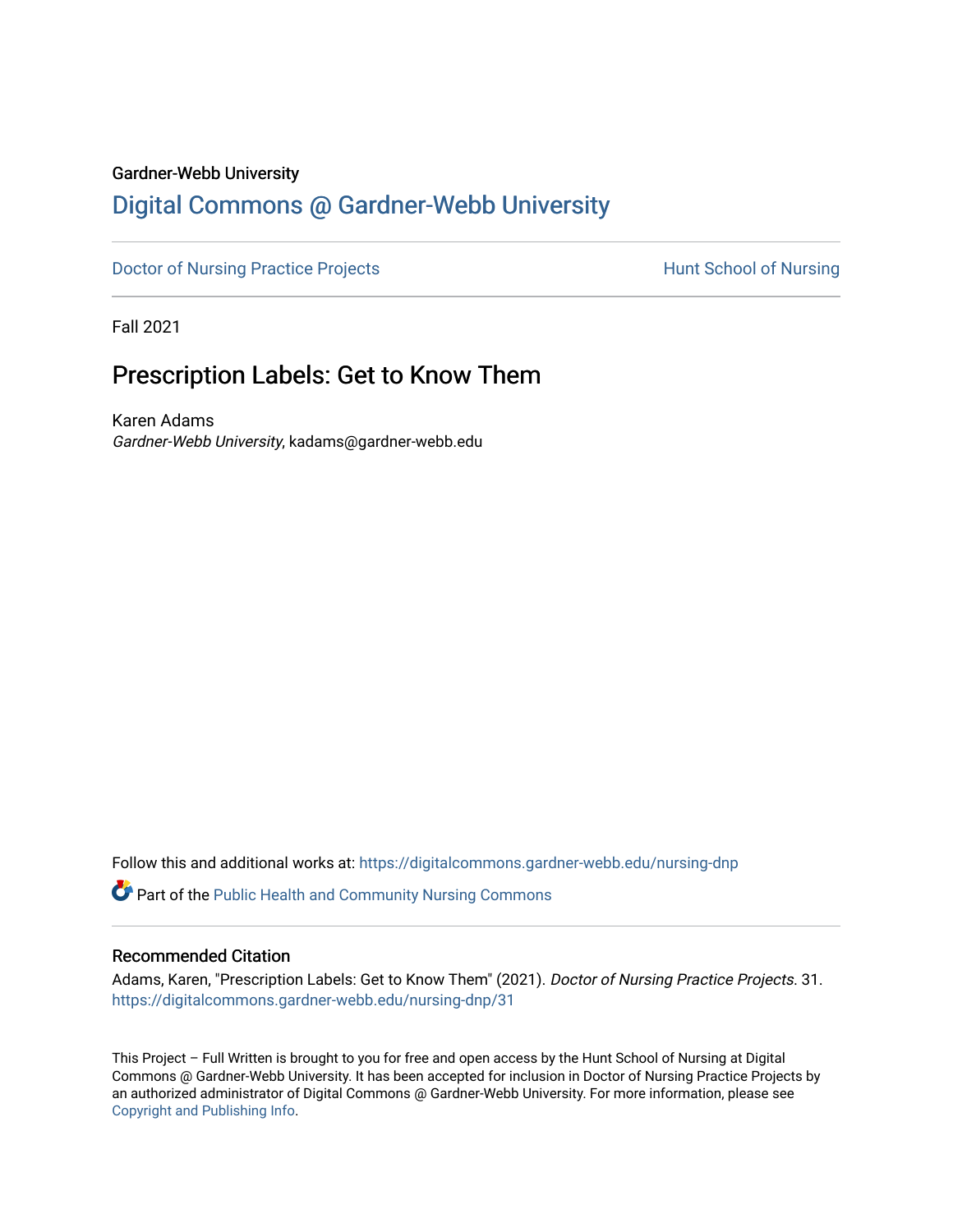## **Prescription Labels: Get to Know Them**

by

Karen Adams

A project submitted to the faculty of Gardner-Webb University Hunt School of Nursing in partial fulfillment of the requirements for the degree of Doctor of Nursing Practice

Boiling Springs, North Carolina

2021

Submitted by: Approved by:

Karen Adams

Date Date Date

Kathy Williams, DNP, RN

11-10-2021 11-10-2021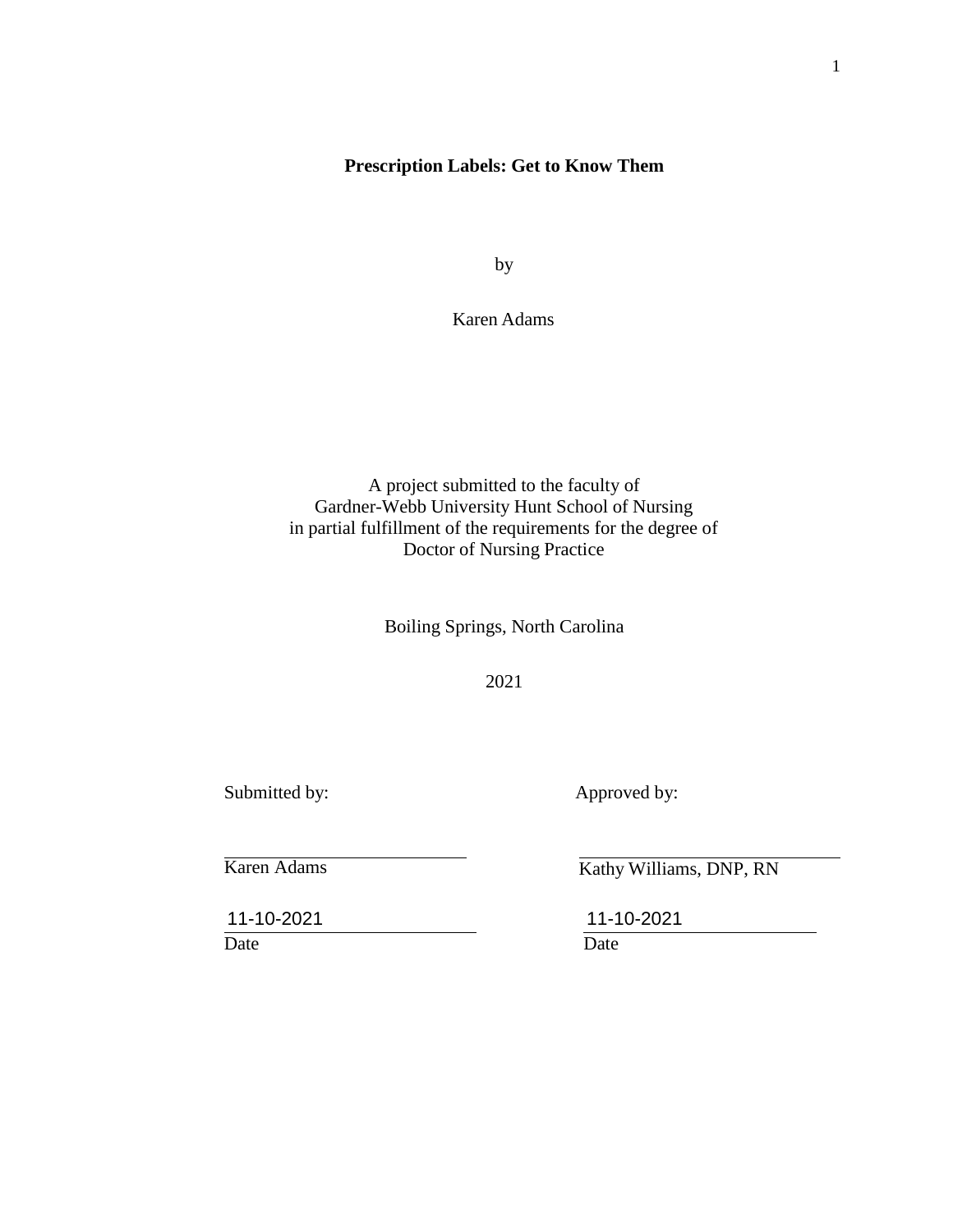#### **Abstract**

Low health literacy is a problem for millions of Americans resulting in increased use of healthcare resources resulting in poor health outcomes. The older adult population is continuing to grow and is the largest user of healthcare. Use of pharmaceutical regimens to manage chronic illnesses is the most commonly used treatment modality. Unfortunately, people with low health literacy may have trouble understanding and following their providers instructions. It can be difficult to read directions on over the counter and prescription medication bottles. Community-based health educational programs benefit the maintenance of older adult health. The purpose of this project was to increase the health literacy in reference to reading prescription labels through an interactive educational presentation. The sample size was 22 older individuals attending a community-based senior center. Participants were asked to voluntarily complete a survey upon completion of the presentation regarding their new-found knowledge. The results of the surveys indicated that in-person training was beneficial and brought awareness for current evidence-based education for increasing health literacy.

*Keywords:* community, health programs, prescription labels, health literacy, older adults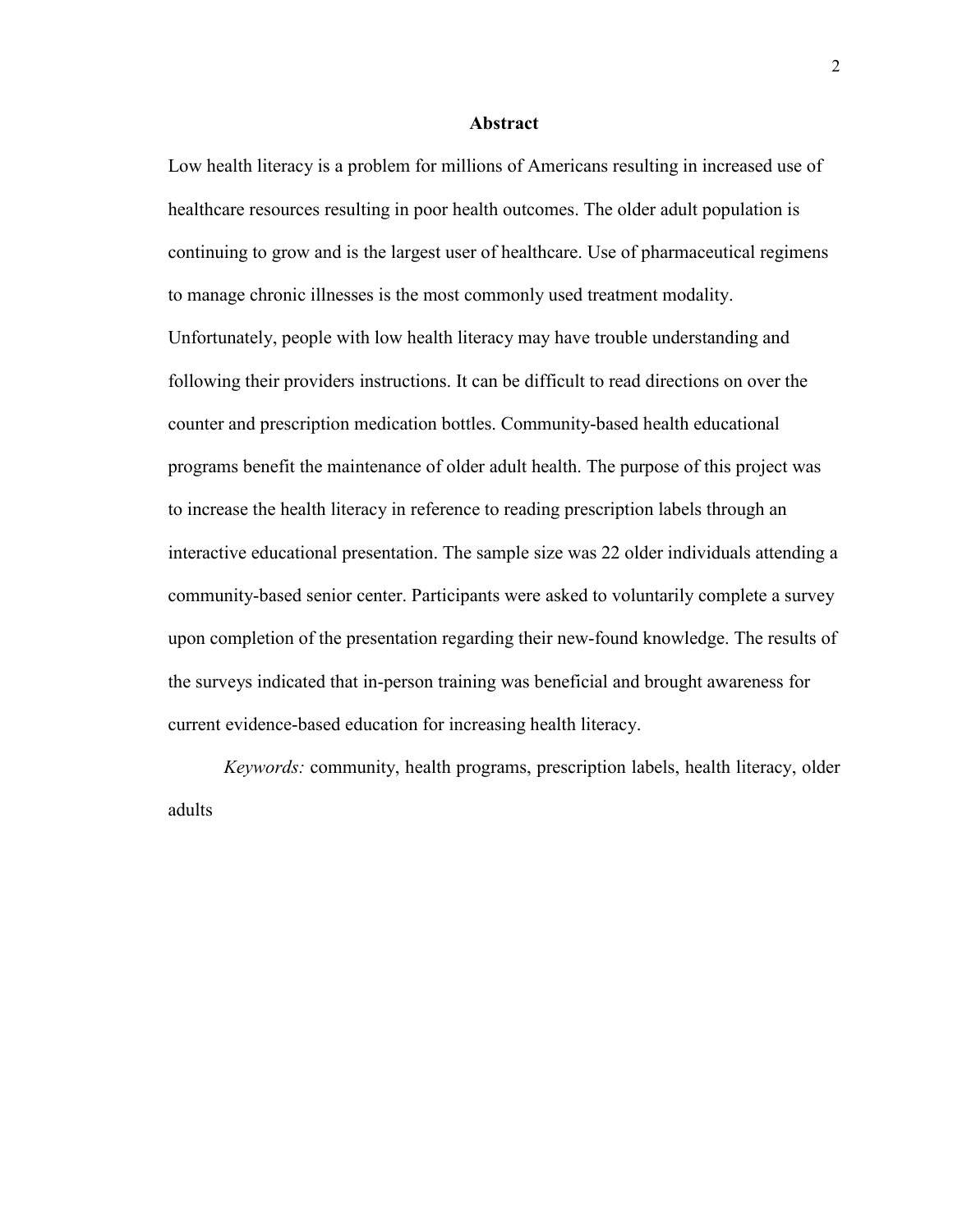#### **Acknowledgements**

All thanks, glory, and praise to my Lord and Savior Jesus Christ, for the multiple ways He helped and guided me and for the people He placed beside me during every step of this journey. He prepared each step, equipped me with unending calmness in the valleys, and walked with me through everything. I would not have completed this project without His strength and grace.

My unending gratitude and deepest appreciation are expressed toward my scholarly project Chair, Dr. Kathy Williams DNP, RN, for her patience, support and mentoring along the way. I could not have asked for a better Chair, Christian, or human to walk this journey with me. You inspire me to keep pushing through life, not just school. Thank you for allowing Him to use you in my life and for all that you have done to help me through this project. My "Daisy".

A special thank you to Carrie Miller, Senior Services program coordinator and educator. I was entirely dependent on your ongoing, open communication during a global pandemic where human interaction was absolutely impossible early on in the project. Your dedication and commitment via email saved my sanity. You were a blessing during every step, and I can truly say that you are doing the Lord's work.

To my close classmates, each of you taught me so much along the way. I am so thankful that the Lord brought us together on this journey and I look forward to seeing how He continues to bless and equip us for His glory. You have a special place in my heart. We are finally finished.

A heartfelt thank you goes to my family. Thank you for encouraging me every step of the way. Your support, prayers, and presence have helped carry me through.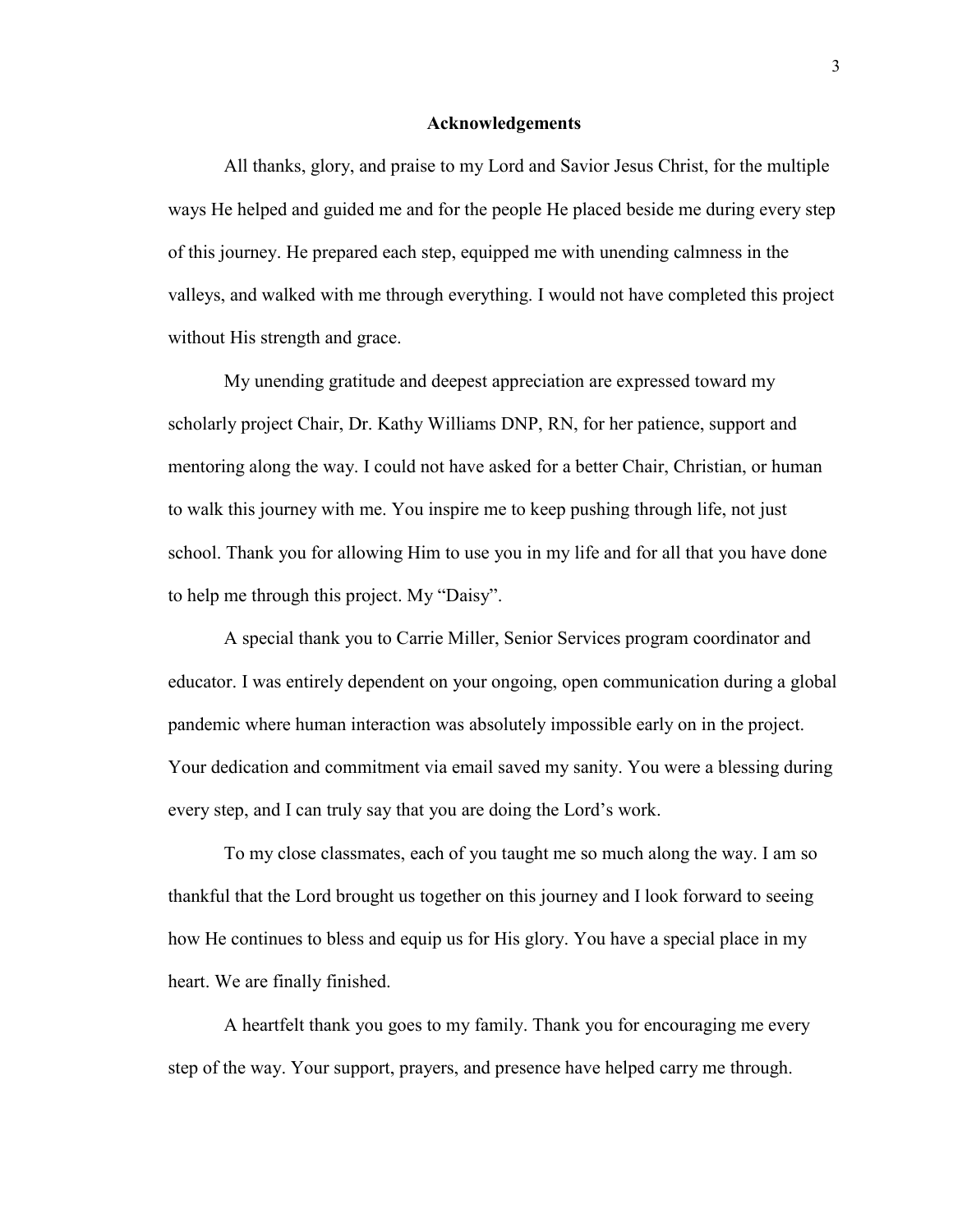4

Nicklaus, you can do anything you set your mind to. Mom, you are my beacon and my strength. To my late father, your little girl is a Doctor of Nursing Practice.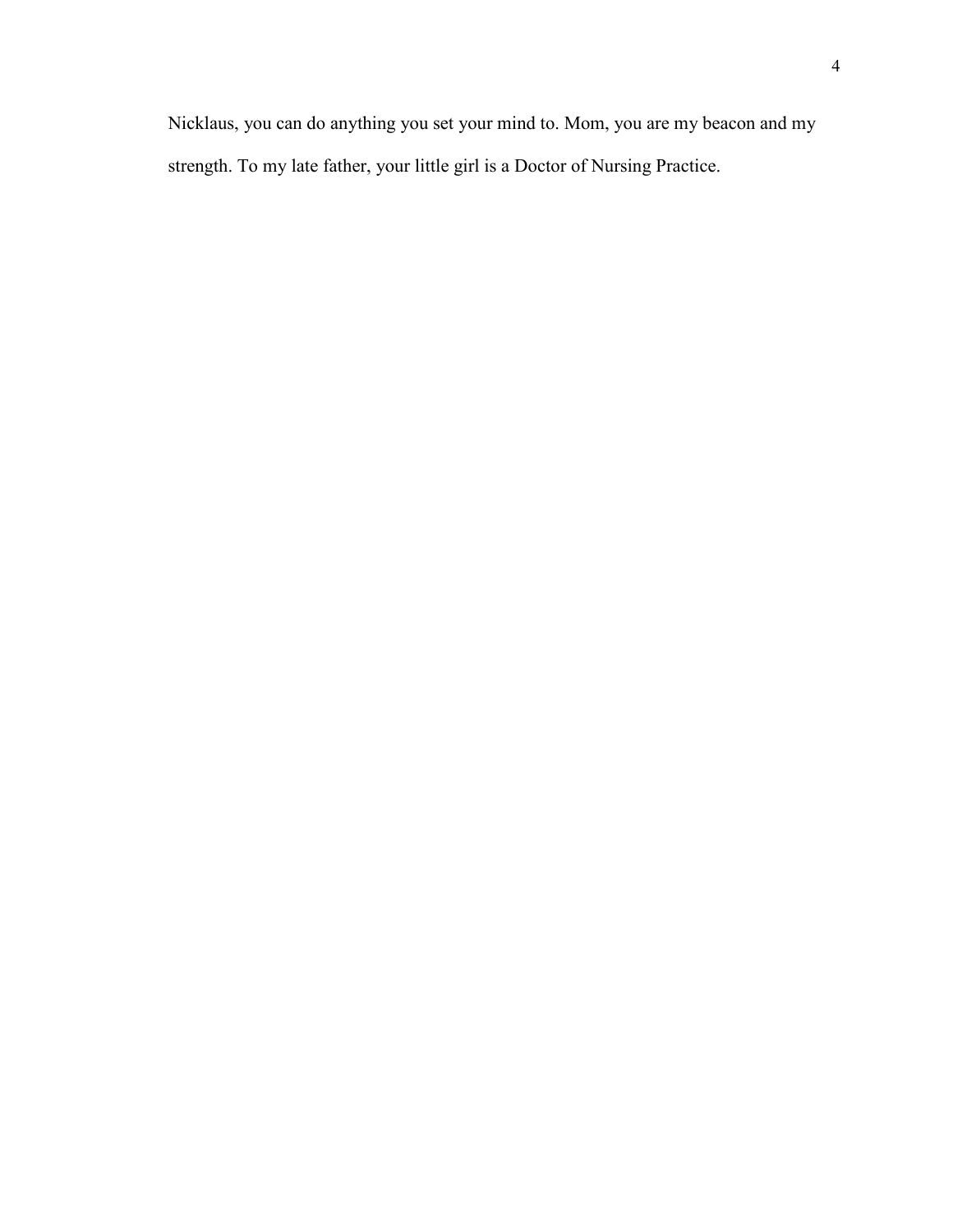## **Table of Contents**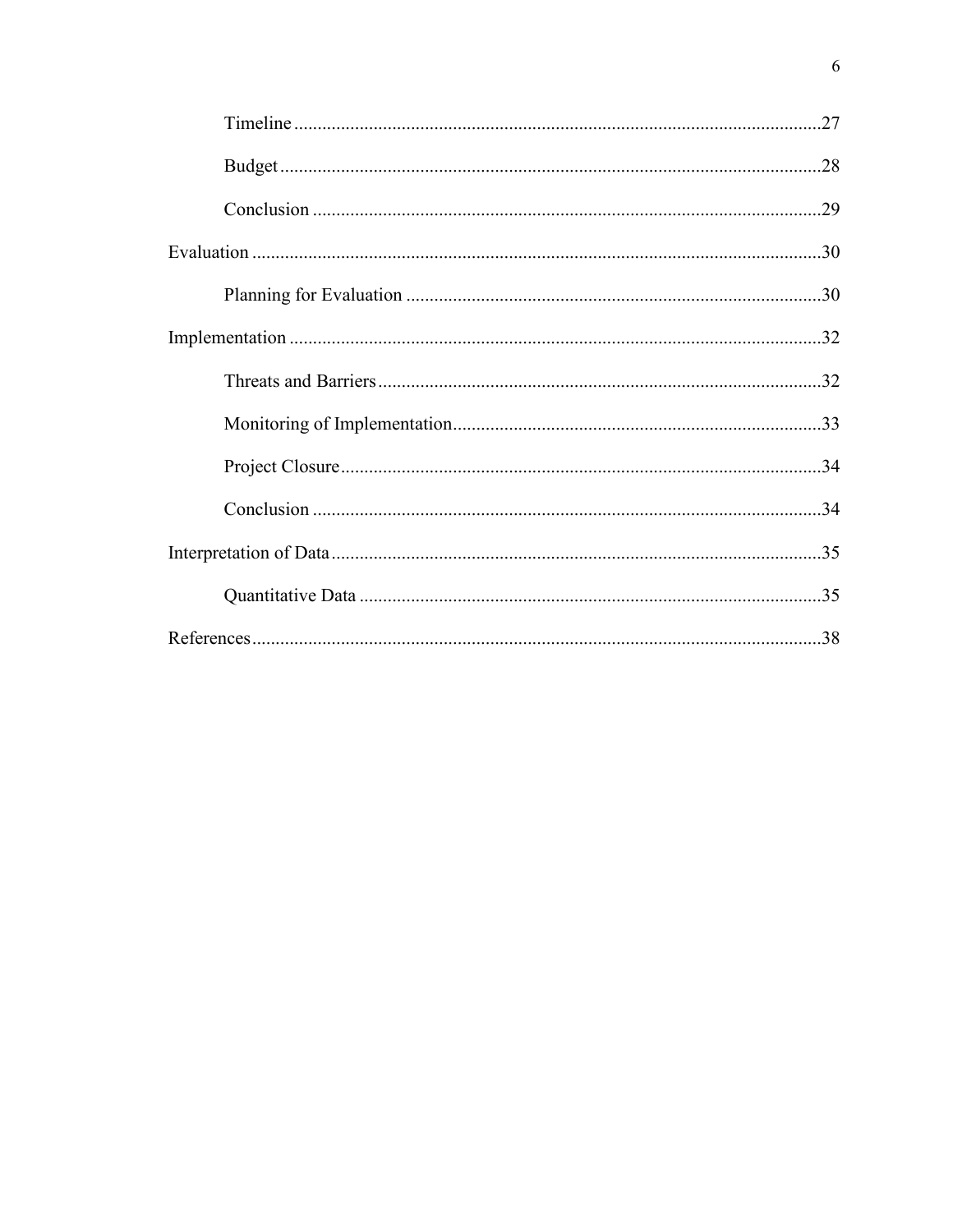# **List of Figures**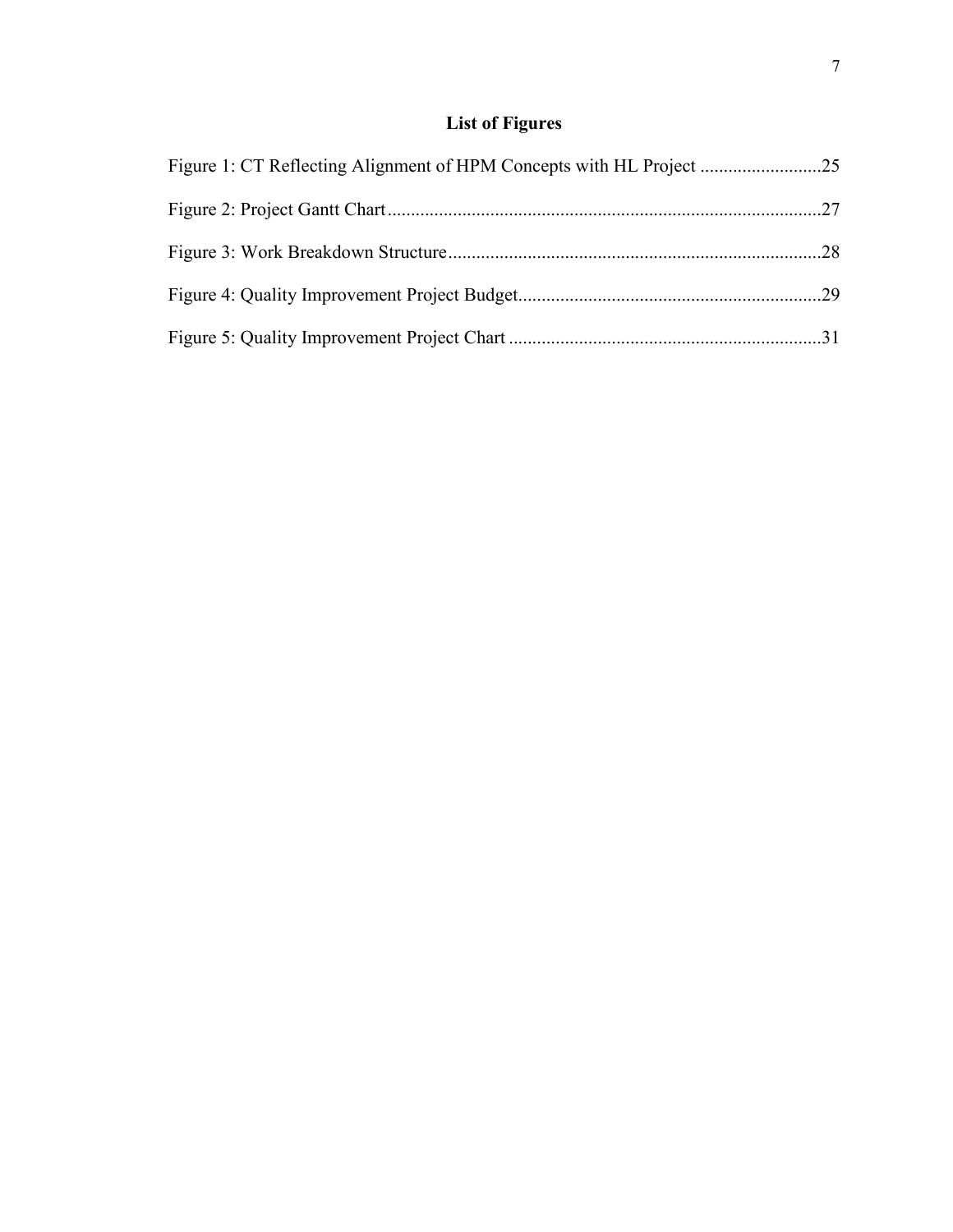# **List of Tables**

|--|--|--|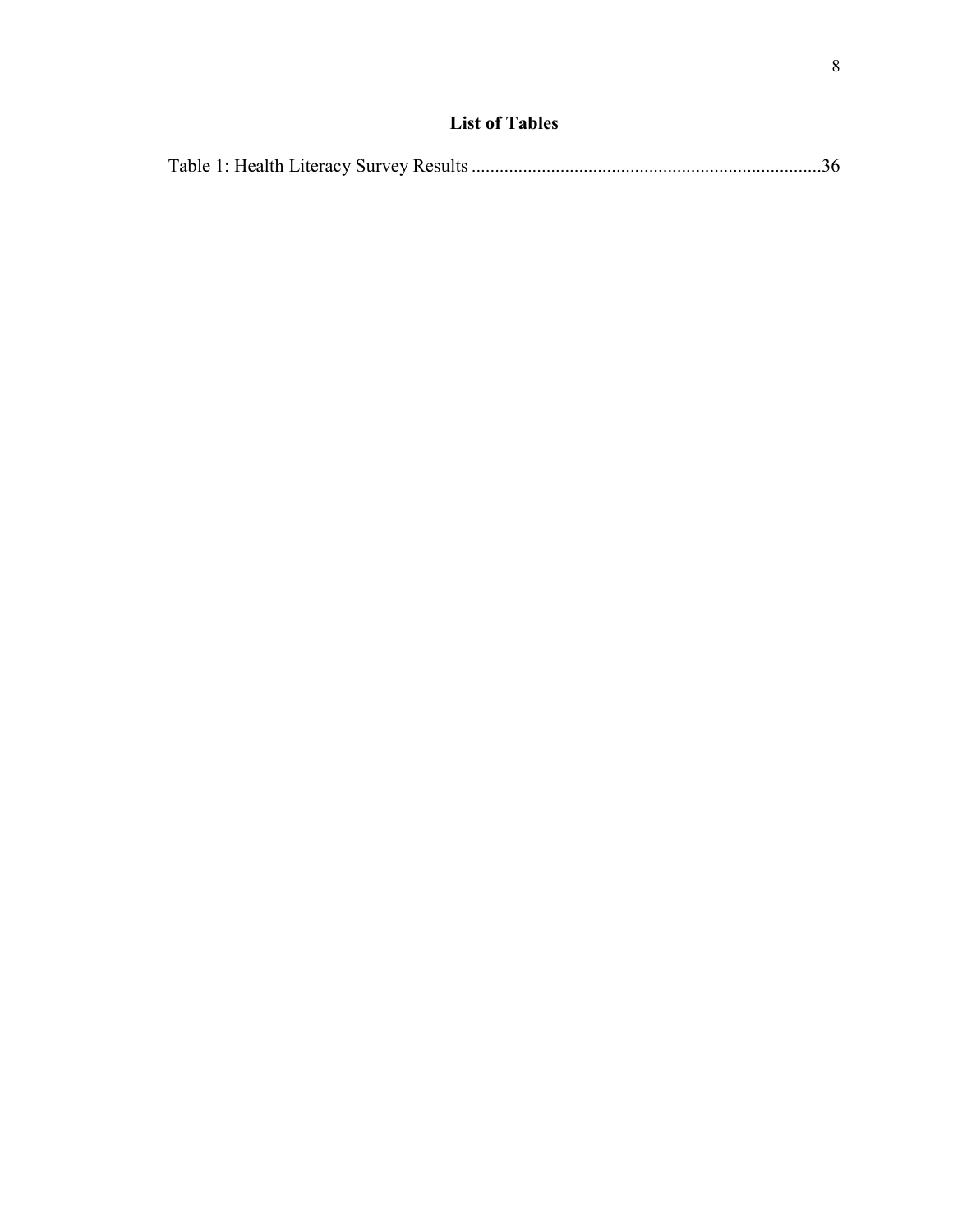#### **Problem Recognition**

Health literacy is a key contributing factor to healthcare disparities in the United States (U.S.). Current research shows that people from all populations are lacking health literacy (HL), regardless of educational proficiencies (Parnell, 2015). Historically, many felt HL skills were dependent purely upon individual skills and abilities while others expressed that they were dependent upon the skills or abilities of the "system" or health care organization (Parnell, 2015). According to the U.S. Department of Education, 32 million adults in the U.S. cannot read; of those who can read, do so on average at a  $7<sup>th</sup>$  to  $8<sup>th</sup>$ -grade level (Bemker & Ralyea, 2018). Adults and their caregivers need dependable and clear health information to help manage and prevent disease as well as follow recommendations from public health consortiums such as the Centers for Disease Control and Prevention (CDC). On average, adults age 65 and older have lower HL than adults under the age of 65 (U.S. Department of Health and Human Services [DHHS], Oct. 8, 2020). This issue is often related to poor physical function, limited daily activities, pain, and poor mental health status. The aging population and those with chronic illnesses are at an increased risk for low HL and having undesirable outcomes related to low HL. The natural aging process coupled with low or deteriorating HL can compromise an aging adult's capacity to use health information correctly.

The National Assessment of Adult Literacy (NAAL) indicates the following about older adults' HL skills: 71% of adults older than age 60 had difficulty in using print materials, 80% had difficulty using documents such as forms or charts, 68% had difficulty with interpreting numbers and doing calculations (Centers for Disease Control and Prevention [CDC], 2019). The need to improve the aging adult's HL is undeniable.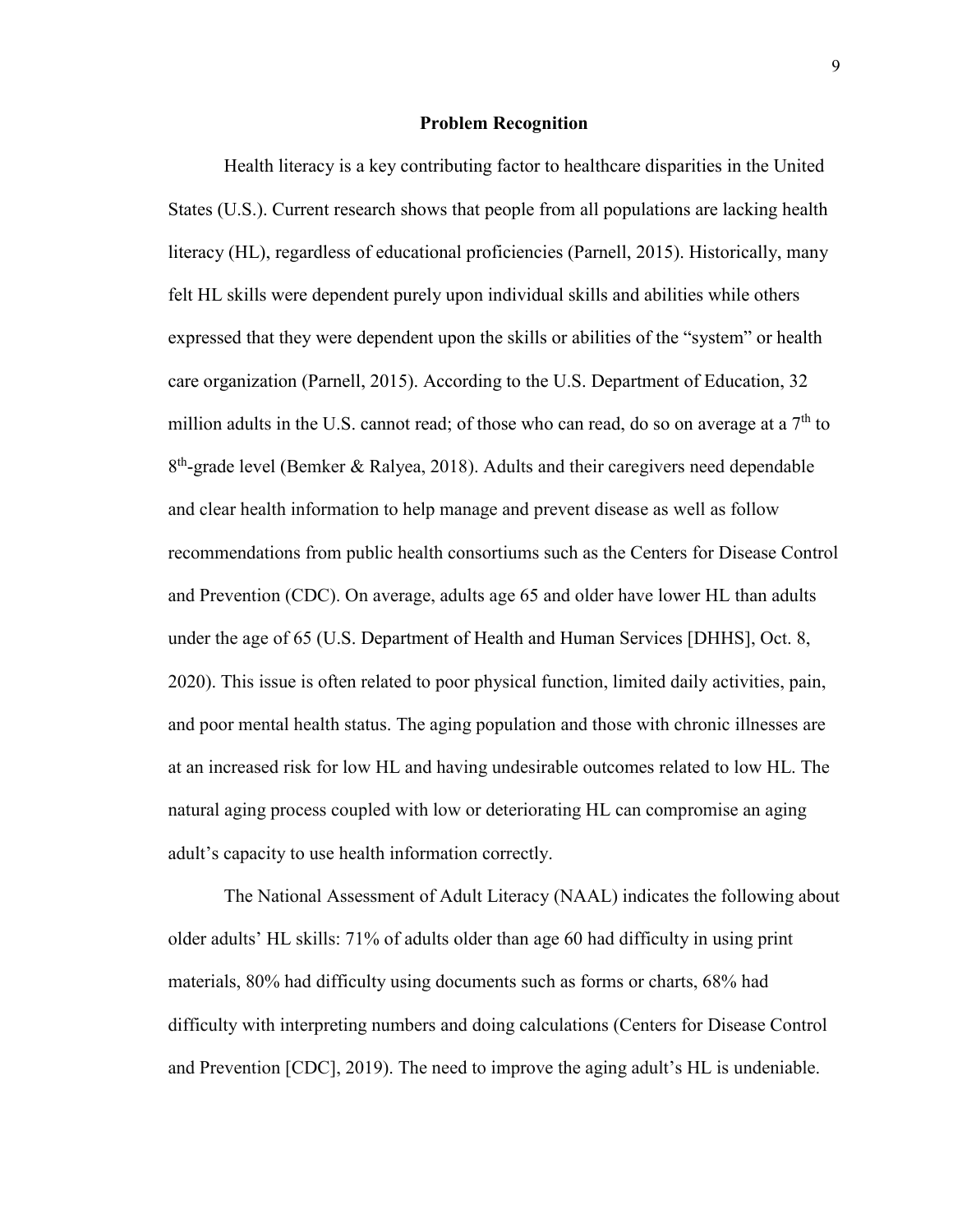The inability to make smart decisions about adherence to a prescribed treatment regimen can affect a person's outcome. As shared in Healthy People 2020, patients with low HL also tend to use the emergency department more often and are more likely to return to the emergency department after 2 weeks (DHHS, Oct. 8, 2020). Several factors such as poverty, race/ethnicity, disability, and age can also play a role in low HL. Studies have found that older adult Medicare beneficiaries with low HL have higher medical costs, increased emergency room visits and hospital admissions, and decreased access to health care (DHHS, Oct. 8, 2020). It is important for doctor of nursing practice (DNP) prepared advanced practice nurses (APNs) to ensure that nurses and care providers with whom they work understand and appreciate the impact low HL may have on all patients, but especially those with chronic conditions (Bemker & Ralyea, 2018). It is essential to create awareness and initiate discussions around HL to introduce change in educational practices and guidelines to improve the health outcomes of the aging population.

#### **Identified Need**

In the 1970s, the term HL was becoming more recognizable. According to Parnell (2015), the term HL was first used in 1974 to describe how health information impacts the educational system, the health care system, and mass communication, and was used as a goal to be established for grades kindergarten through 12. The original definition measured HL in a literal sense of the word and explained how well a person could read and understand words or information in a medical context. In 1992, the National Assessment of Adult Literacy (NAAL) survey was completed in the U.S. and measured the ability of adults to use written information for everyday tasks and focused on reading, writing, and arithmetic (Parnell, 2015). Over time, the definition of HL implied how well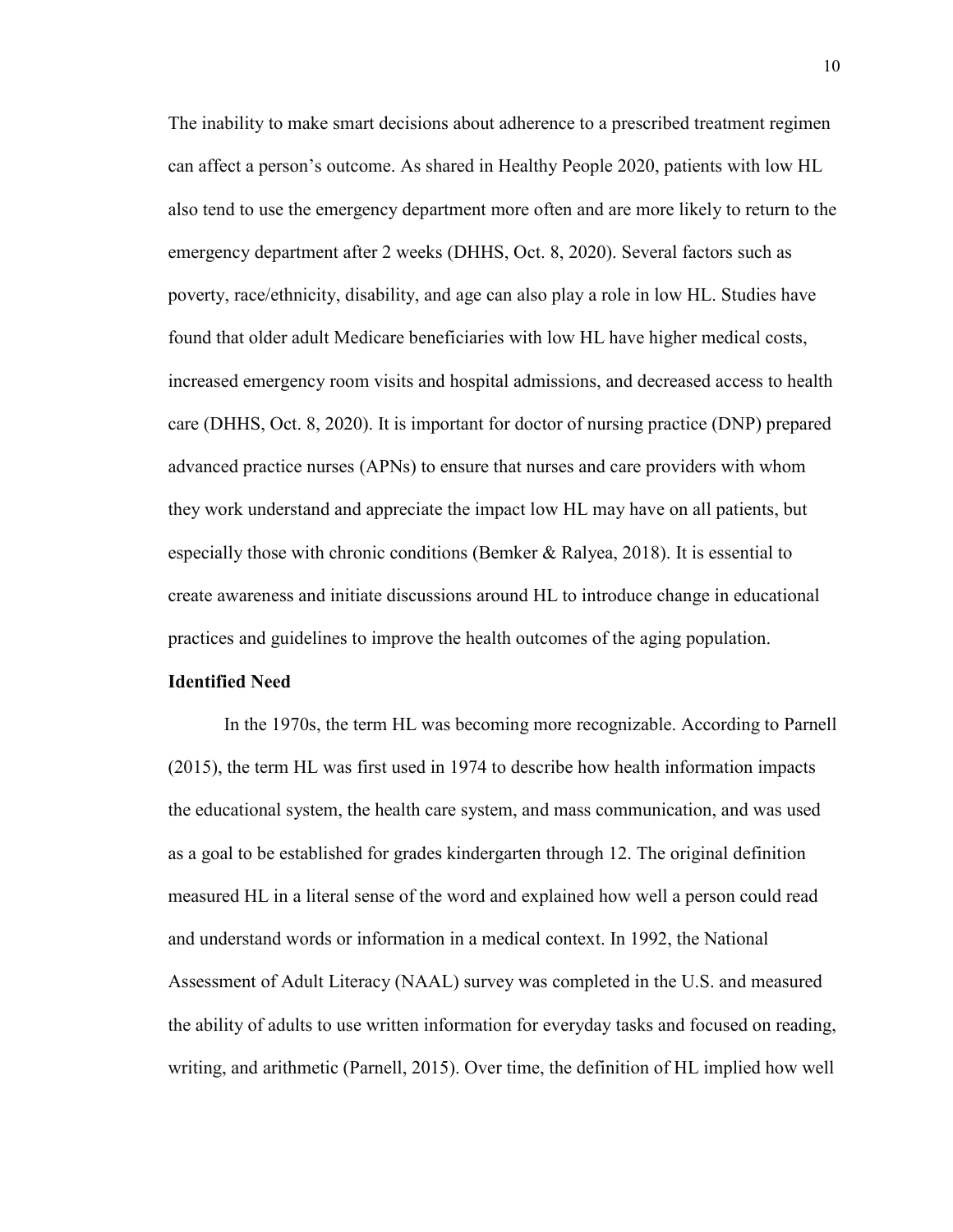an individual could apply this information rather than simply understand what was being said. In 2003, the U.S. Department of Education, National Center for Educations Statistics completed the NAAL that included a specific section to measure health literacy that focused on the ability to read, understand, and apply health-related information in English (Parnell, 2015).

The complexity of HL and its definition makes it a challenging issue to address. Healthy People 2010 and 2020 defined HL as: "the degree to which individuals have the capacity to obtain, process, and understand basic health information and services needed to make appropriate health decisions" (U.S. Department of Health and Human Services [DHHS], Dec. 3, 2020). Healthy People 2030 has taken the definition of HL a step further and now includes personal and organizational HL. The DHHS (Dec. 3, 2020,) definitions are as follows:

- **Personal health literacy** is the degree to which individuals have the ability to find, understand, and use information and services to inform health-related decisions and action for themselves and others (How does Health People define health literacy? section); and
- **Organizational health literacy** is the degree to which organizations equitably enable individuals to find, understand, and use information and services to inform health-related decisions and actions for themselves and others (How does Healthy People define health literacy? section).

The new definitions: (1) emphasize people's ability to use health information rather than just understand it, (2) focus on the ability to make "well-informed" decisions rather than "appropriate" ones, (3) incorporated a public health perspective and, (4) acknowledge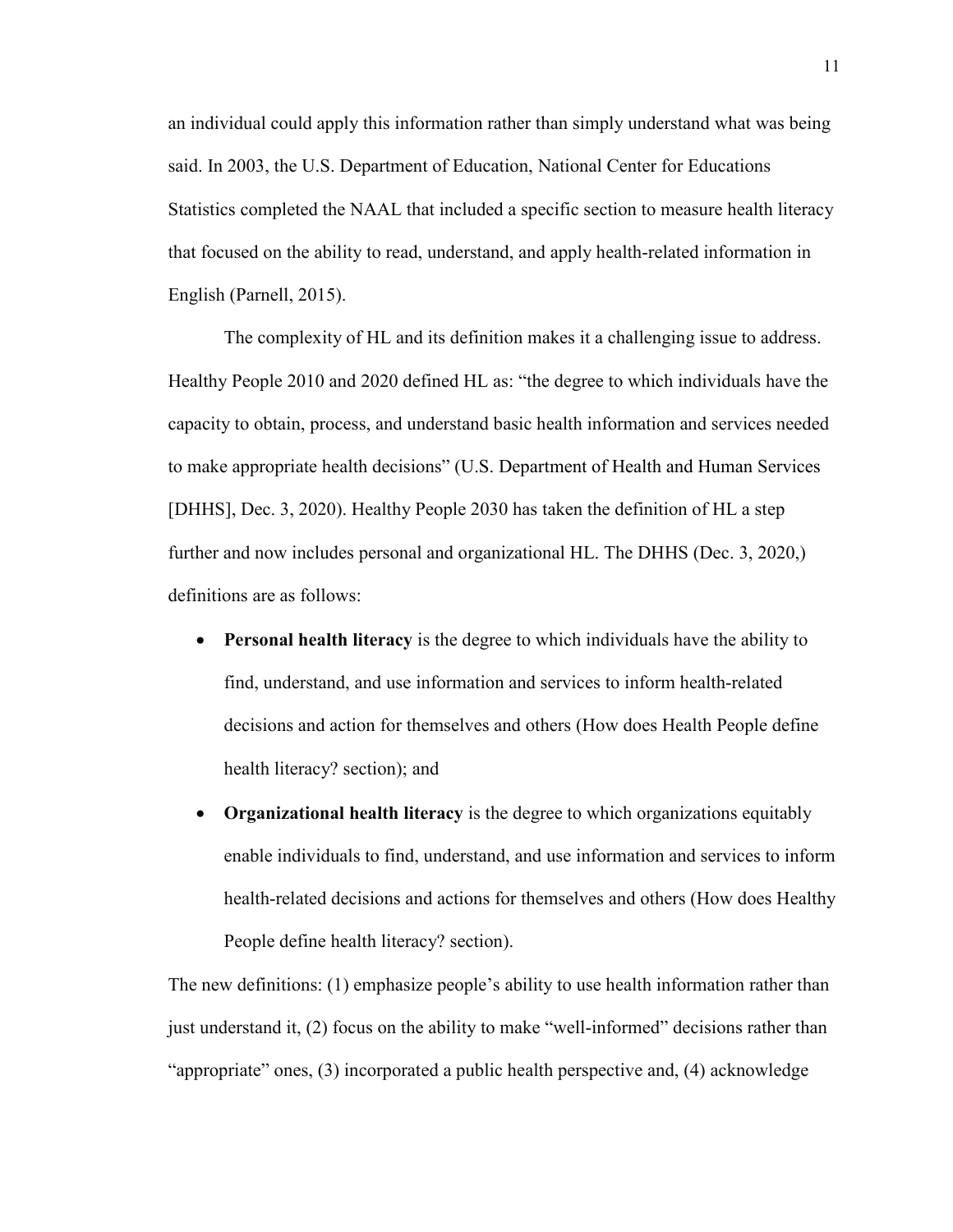that organizations have a responsibility to address health literacy (DHHS, Dec. 3, 2020, third heading).

The U.S. Department of Health and Human Services (DHHS) (July 24, 2020) has expressed support of the National Action Plan to Improve Health Literacy. This plan seeks to engage multiple partners with improving HL including those in politics, health care professionals, organizations, communities, families, and individuals. According to DHHS (July 24, 2020), the Action Plan is based on two core principles:

- All people have the right to health information that helps them make informed decisions; and
- Health services should be delivered in ways that are easy to understand and that improve health, longevity, and quality of life (para. 1).

Additionally, the Action Plan contains the following seven goals that will improve HL and strategies for achieving them:

- 1. Develop and disseminate health and safety information that is accurate, accessible, and actionable.
- 2. Promote changes in the health care system that improve health information, communication, informed decision-making, and access to health services.
- 3. Incorporate accurate, standards-based, and developmentally appropriate health and science information and curricula in child-care and education through the university level.
- 4. Support and expand local efforts to provide adult education, English language instruction, and culturally and linguistically appropriate health information services in the community.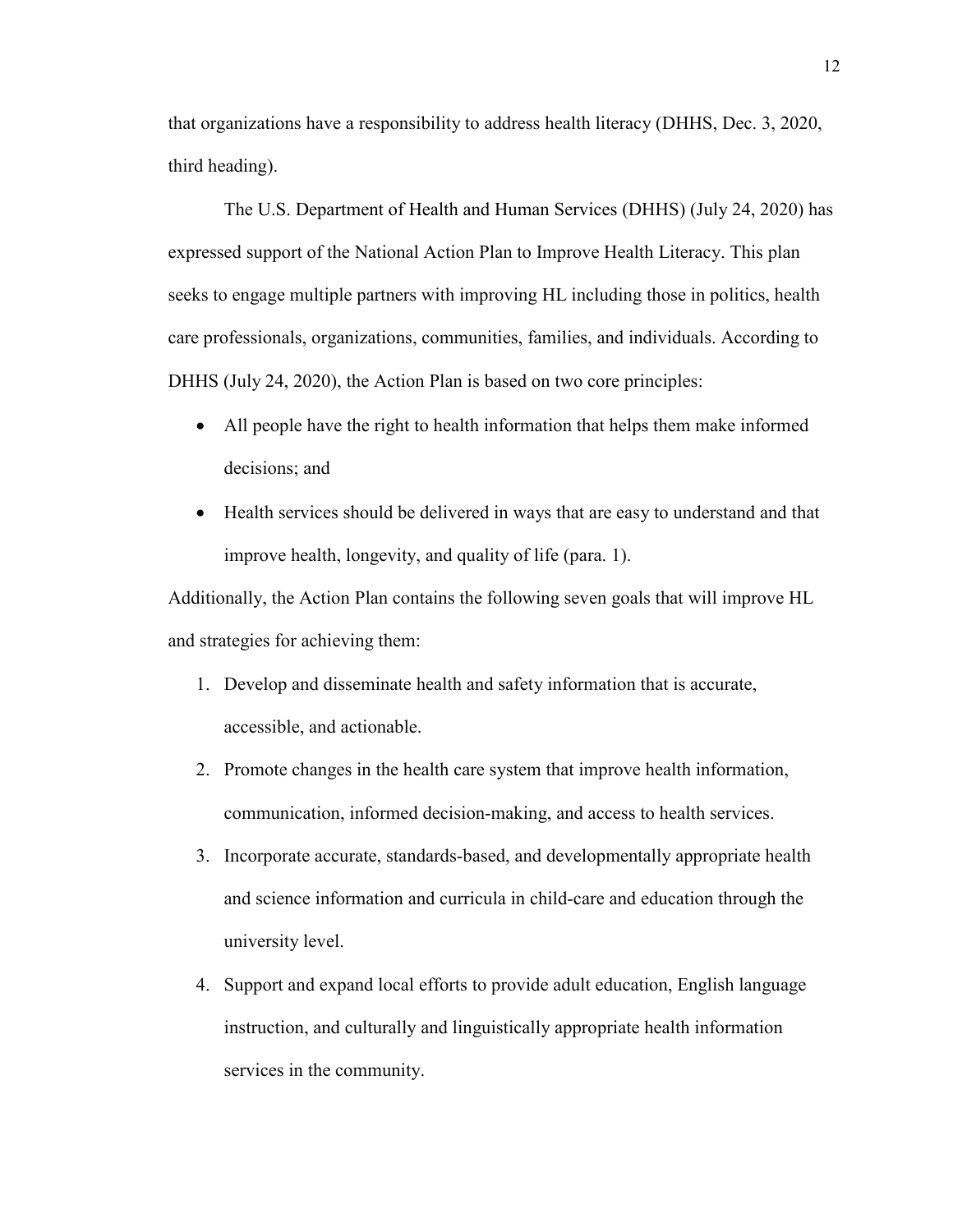- 5. Build partnerships, develop guidance, and change policies.
- 6. Increase basic research and the development, implementation, and evaluation of practices and interventions to improve health literacy.
- 7. Increase the dissemination and use of evidence-based health literacy practices and interventions. (U.S. Department of Health and Human Services [DHHS], July 24, 2020, para. 2)

As a nation, we can improve HL by focusing on these issues and working together to improve ease of access, value, and safety of health care thus reducing costs and improving the health and quality of life of millions of people in the U.S.

## **Problem Statement**

There is a decreased HL awareness among aging adults and there is poor utilization of appropriate methods and interventions to safeguard understanding of health information. Many healthcare providers and clinicians do not utilize suggested HL strategies and interventions making it difficult when communicating with their patients resulting in poor interaction and confusion of medical information once the patient leaves their presence. This issue must be addressed by clinicians and those educating patients to improve HL and decrease the significant negative ramifications for patients and families, healthcare organizations, and the communities at large.

#### **Supportive Literature**

A literature search was conducted to identify research regarding the impact of HL in an aging population residing in the community. The search spanned 2015 to 2021. Inclusion criteria were aging adults, community, and HL education. These search terms were identified as producing the most relevant research for the project. Research was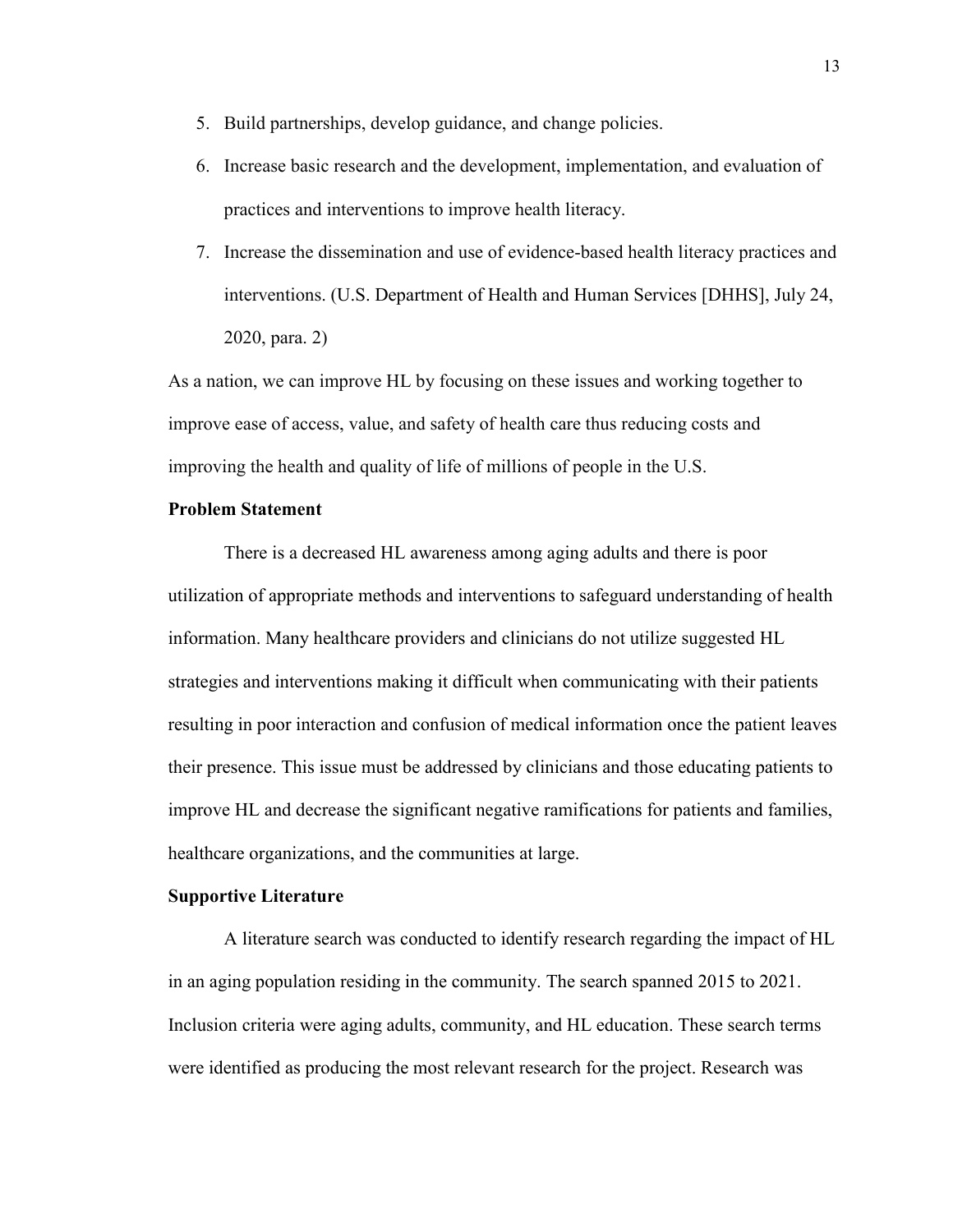performed in urban settings, subsidized housing, and curricula for medical schools. The summation of this research led to several concepts regarding HL. The first of these findings is that HL has more implications than any one definition can imply, and this has led to multiple definitions of HL. Approximately half of Americans have inadequate or marginal HL, and the risk for lower HL increases with age; and furthermore. they utilize more healthcare and have higher prescription expenses (Bonderski et al., 2018). Much of the current literature is aimed at developing comprehensive models and practices of HL and factors impacting the health of older individuals.

Evidence also shows that among older adults, low HL has been identified as a risk factor for decline in physical function, hospital admissions, and all-cause mortality (Smith et al., 2018). Smith et al. (2018) shared those older individuals who experience social isolation are also more dependent and often rely on other networks to assist them with navigating health information and decision making. Bonderski et al. (2018) shared that poor health outcomes among patients with lower HL appear to be due in part to problems related to understanding information needed for self-care. Social isolation and low HL can be attributed to a large majority of people who have difficulty seeking and understanding medical information.

There is consistent evidence regarding HL and its impact on the aging person and health outcomes. Research by the CDC (2019), Chesser et al. (2016), Smith et al. (2018), and Bonderski et al. (2018) agree that contributing factors such as race, age, socioeconomic status, cognition, and education level play a large role in low HL. Literature reveals that low HL is a concern for the aging population in the community.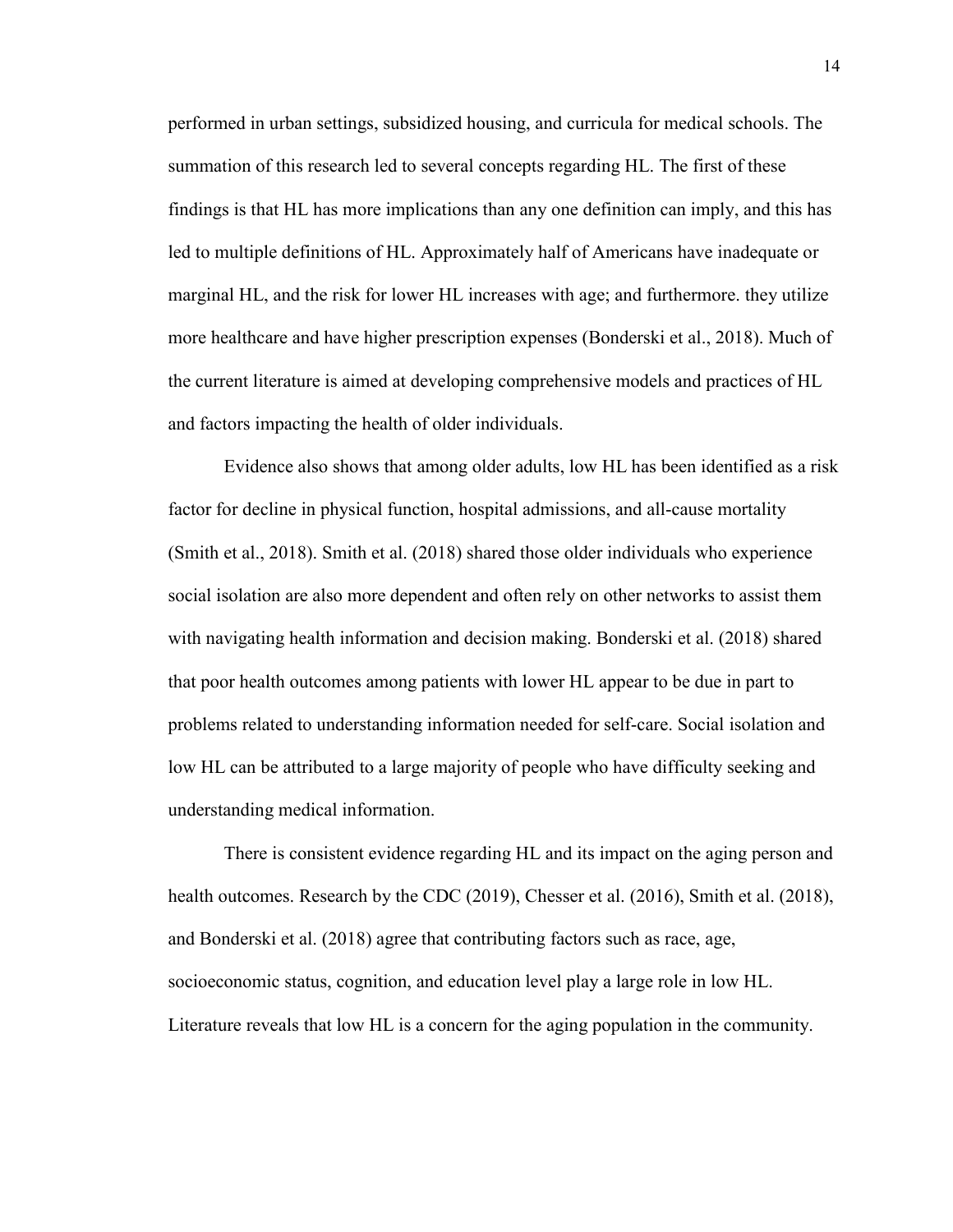#### **Literature Review**

In order to develop a thorough and comprehensive understanding of health literacy, resources from ProQuest, PubMed, EBSCOhost databases, CINAHL, MEDLINE, and Google Scholar were utilized. Searches were primarily limited to the information published in 2015 or later but also some earlier articles that shared collective information from the 1970's inception of the term HL. Over 10,000 articles were available with exclusively searching the term HL. To better identify appropriate articles, the keywords for the searches included: community, older adults, elderly, health promotion, health programs, and health literacy. These search terms were identified as producing the most relevant research. Furthermore, Boolean searches were utilized to link various combinations, expand searches, and strengthen the number of articles that met the search criteria.

The search period spanned from 2015-2021, with the majority of selected studies falling during 2018-2020. Inclusion criteria were English language and focused on community-based health promotions programs geared toward aging adults. Studies conducted in hospitals, homebound patients, and home-based interventions were excluded. Nine studies and six evidence-based guidelines served as evidence for this project. The nine studies represented a total of 14,687 study participants 45-years of age and older. Study sample sizes ranged from 73-7,731. More female participants were reported than males. Studies presented programs conducted in both rural and urban areas of the United States, one in Korea, London, and Canada.

The literature supports that community-based education and health promotion programs designed for older adults produced benefits for participants (Agarwal et al.,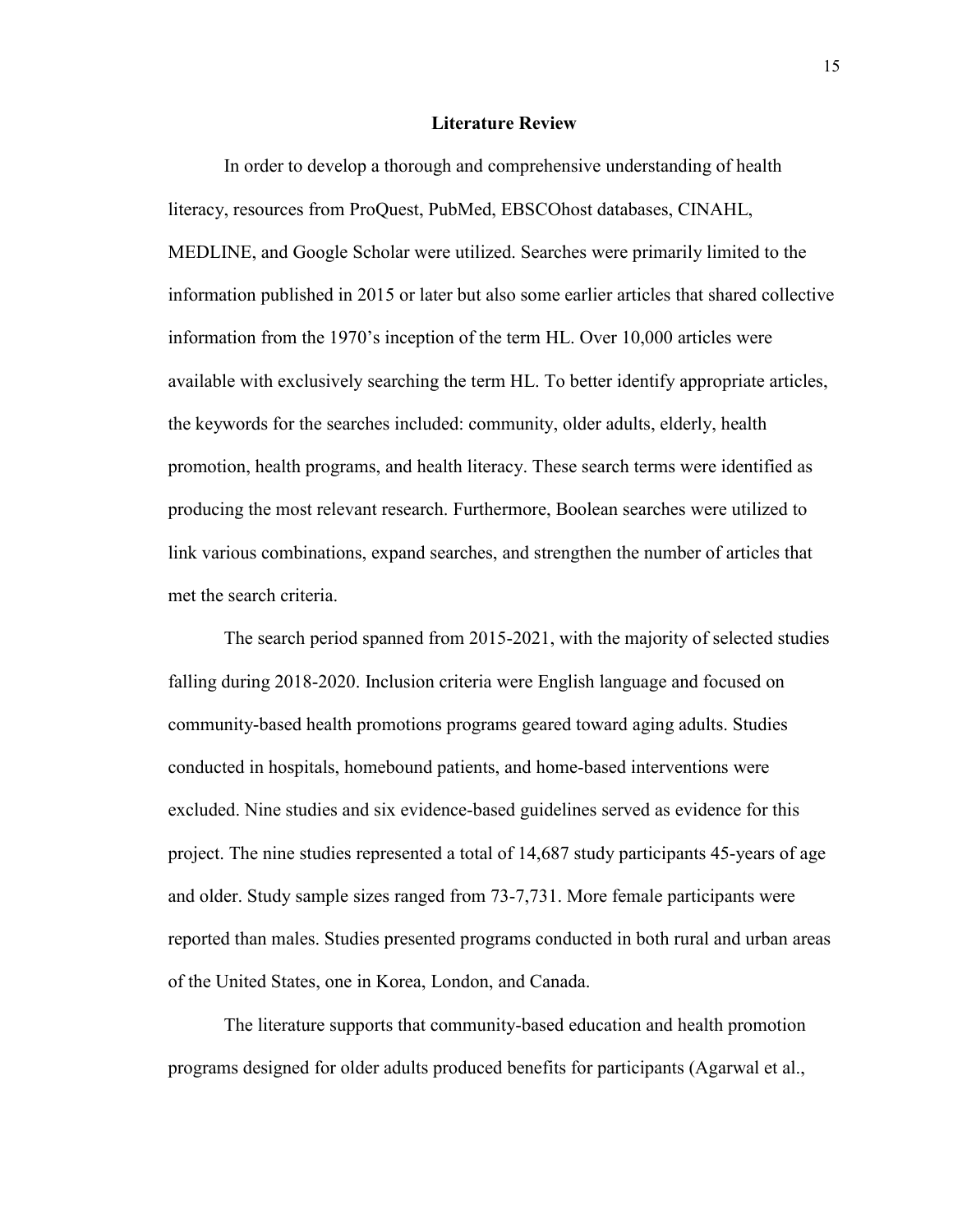2018; Albright et al., 2017; Bonderski et al., 2018; Chesser et al., 2016; Han et al., 2015; Kim & Oh, 2020; Parnell, 2015; Shotwell et al., 2018; Smith et al., 2018; Yamashita et al., 2020). Program topics varied per program offered but a noted trend appeared. Topics were comprised of three main themes: disease management, psychosocial issues, and education.

#### **Disease Management Themes**

Disease management and accessing health care were featured in several studies. Participation in HL education and health promotion programs demonstrated improved adherence to cardiovascular medications, improved health outcomes, patient satisfaction, direct cost reduction, and making better health care decisions (Albright et al., 2017; Bonderski et al., 2018; Chesser et al., 2016). Alright et al. (2017) also elaborated on the impact that low HL had previously been linked with both lower recognition of symptoms of depression and lower likelihood to seek mental health treatment in young adults. Based on these findings, knowledge of patient HL levels may have important mental and physical healthcare implications in elderly adults (Albright et al., 2017).

#### **Psychosocial Issue Themes**

Four studies addressed the psychosocial issues which included social isolation, cognitive impairment, and stress management (Agarwal et al., 2018; Han et al., 2015; Shotwell et al., 2018; Smith et al., 2018). Agarwal et al. (2018) noted that as the population of older adults continues to grow, the appropriate resources must be available to both improve and support HL level of the population. Agarwal et al. (2018) added that future health research should gather information on the HL levels of target populations to ensure more equitable health services. Shotwell et al. (2018) identified that HL, or the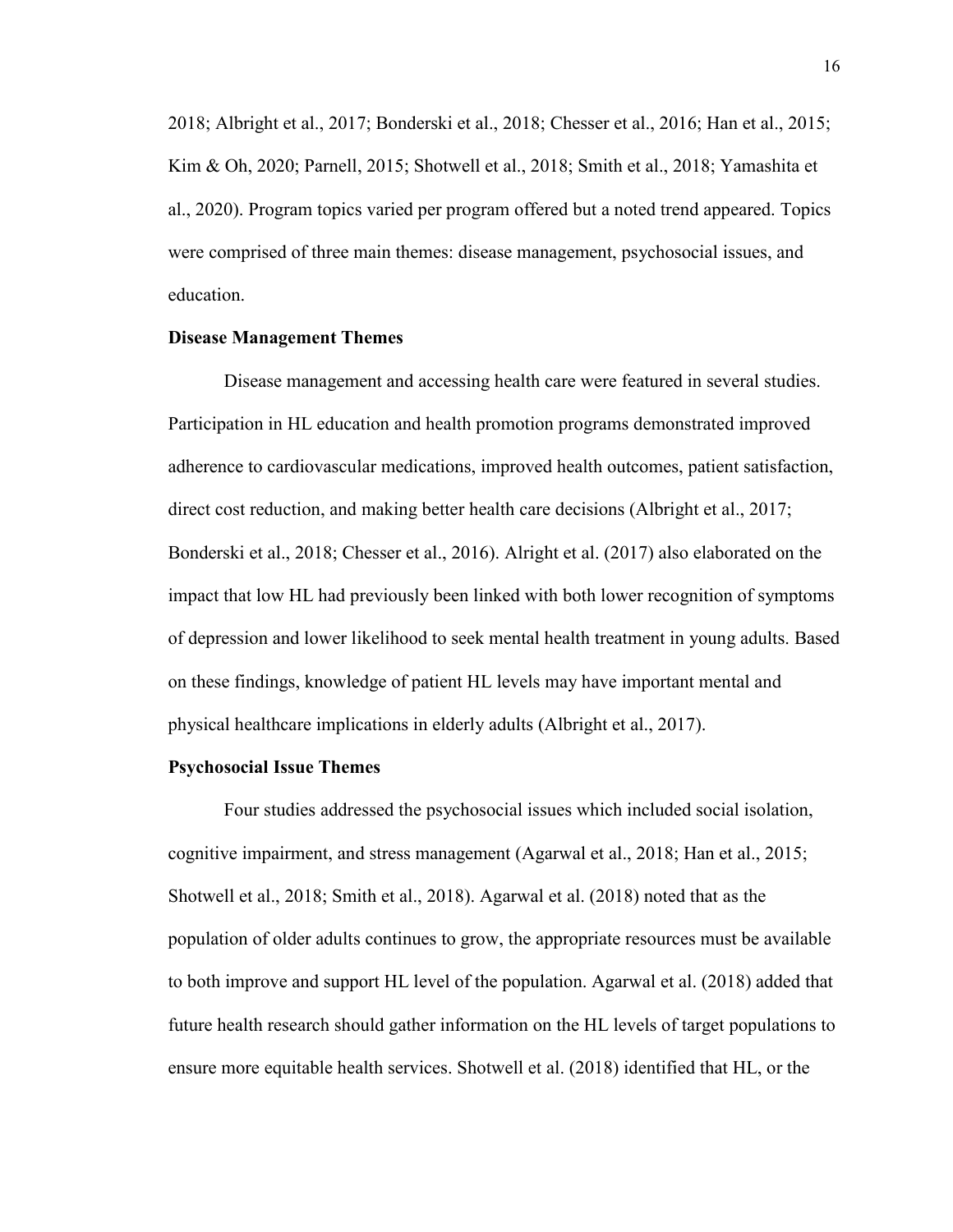ability to obtain, process, synthesize, and apply health information, and health autonomy, or the extent to which one desires to exercise control over decisions are independently known to influence health outcomes. Findings in this study shared that the extent to which interventions focusing on improving HL simultaneously enhance levels of autonomy is unknown, and should be explored (Shotwell et al., 2018). Han et al. (2015) and Smith et al. (2018) share that social isolation and low HL are risk factors for mortality and those persons with mild cognitive impairments also exhibit poorer financial and HL.

#### **Education Themes**

Three studies focused on the impact of education in HL and outcomes. Hohn et al. (2019), Kim and Oh (2020), and Yamashita et al. (2020) are in agreement that HL should be discussed in future research to decrease low HL of patients. Hohn et al. (2019) shared that the link between low HL and poor health is no longer disputed and furthermore, adult basic education and many community health organizations share a common mission and commitment to serving vulnerable populations. Kim and Oh (2020) and Yamashita et al. (2020) agree that systemic assistance and interventions specialized for older patients and their healthcare providers need to be developed and tested to improve clinical practice and patient HL and that sharing research findings should be useful for government agencies and providers interested in targeting health communications and disparities. Parnell (2015) surmises that it will take more than individual skills to change health behavior and ultimately address the health and prevention challenges we currently face and will continue to face in the future.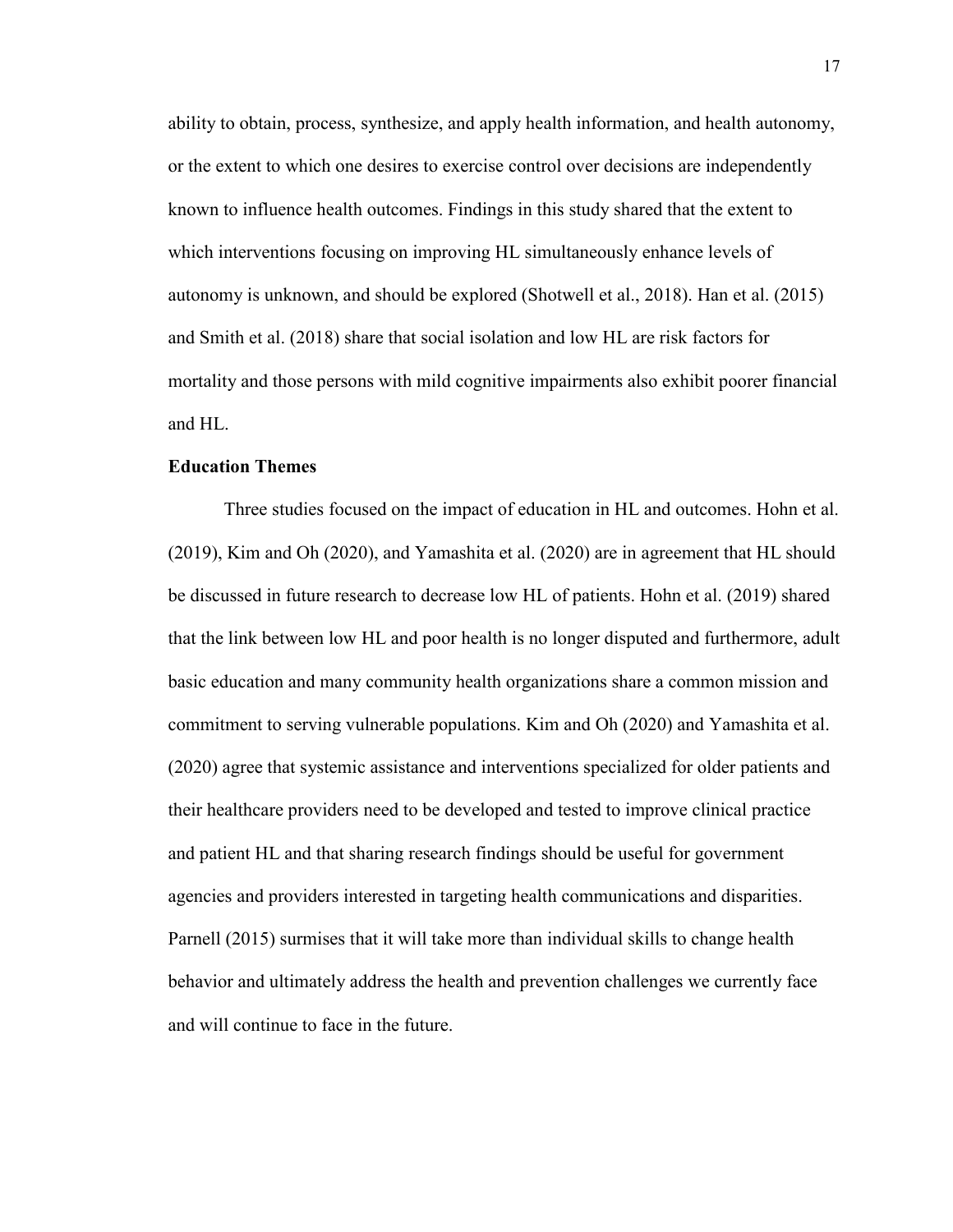#### **Needs Assessment**

#### **Population**

The targeted population for this project is community-dwelling adults living in a small, rural county in North Carolina who have multiple risk factors and chronic diseases which they may have difficulty managing, as well as limited resources in the community that can help them maintain their own wellness (Event Coordinator/Educator II, Senior Services, personal communication, February 6, 2021). According to County Health Ranking and Roadmaps (2021), older adults in the county comprise 21.7% of the total population. They are not reaching preventative goals in healthcare and have increased health risk factors such as smoking, obesity, physical inactivity, excessive drinking, and have a life expectancy of 78.9 % (County Health Rankings and Roadmaps, 2021). This county has an estimated 88% high school completion and 57% have some college; 31% of older adults in North Carolina are uninsured, in this county, there are 16% that are uninsured; furthermore, 4,152 residents have had preventable hospital stays; only 52% have mammography screenings and 58% have received flu vaccinations (County Health Rankings and Roadmaps, 2021).

#### **Sponsors and Stakeholders**

Sponsors of this project include both the director and event coordinator/educator at the Senior Services center as well as pharmacists at drugstores within the county. Stakeholders include all participants of the program and those family members and significant others in attendance. Any employee or volunteer at the Senior Services Center with an interest in HL can be identified as a stakeholder.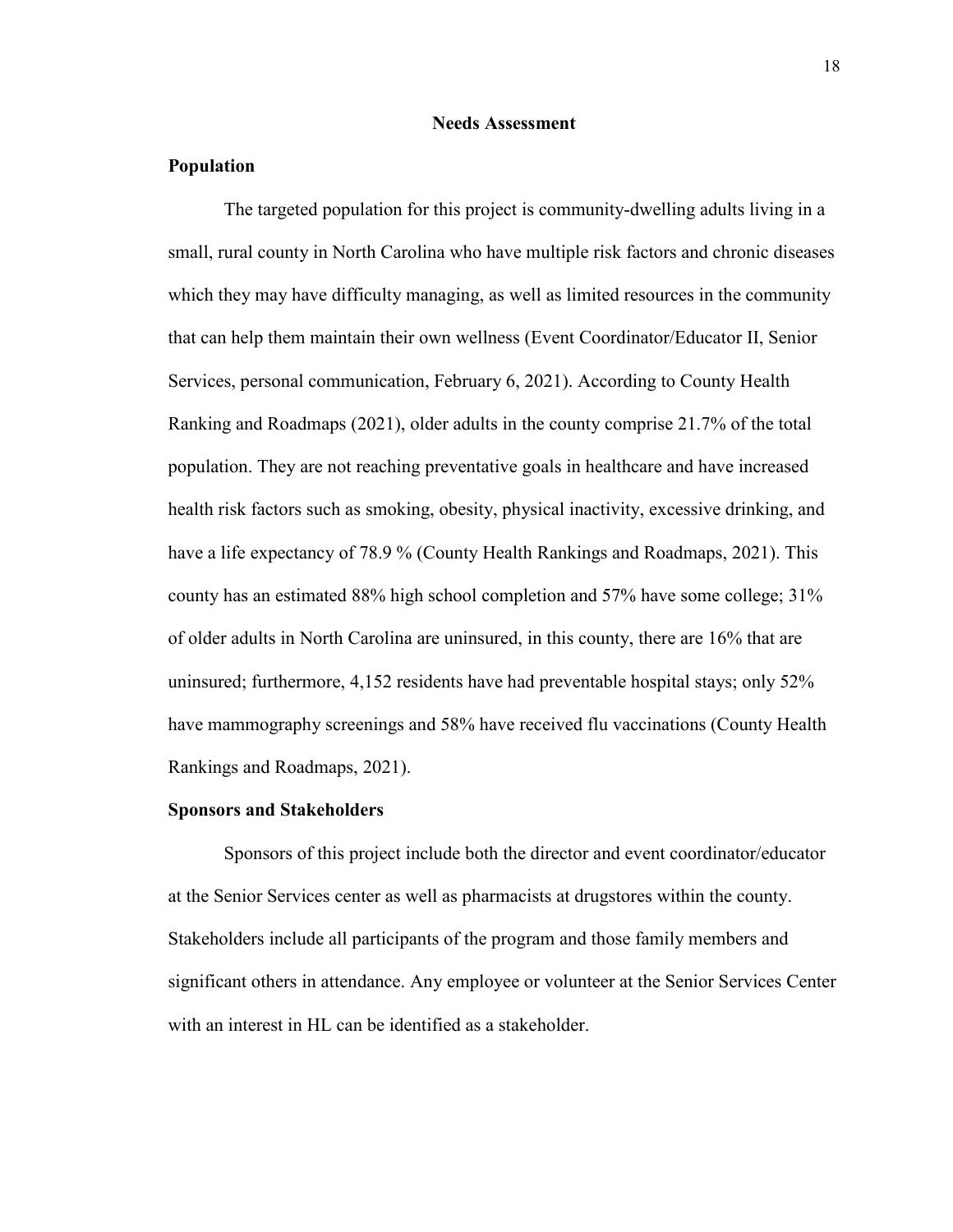## **Organizational Assessment**

An assessment conducted of the center shows that this is well located and accessible by many residents of the county. The center also offers scheduled classes and presents these on a monthly calendar for ease of understanding what topics are being offered. An analysis of strengths, weaknesses, opportunities, and threats (SWOT) has been completed:

### Strengths:

- Well established center for older adults
- Support from community and residents
- Offer multiple educational resources
- Partnership with public health
- Strong funding

#### Weaknesses:

- Staff availability and participation limitations
- Pandemic limitations of in-person participation
- Lack of qualified/available resources to teach classes

#### Opportunities:

- Expand collaboration and relationships with resources regarding HL
- Technology advances to share information in multiple formats
- Colleges perform public health and nursing clinical rotations at the center
- Consistent programming with supportive topics for aging population

#### Threats:

• Lack of shared vision and understanding of necessity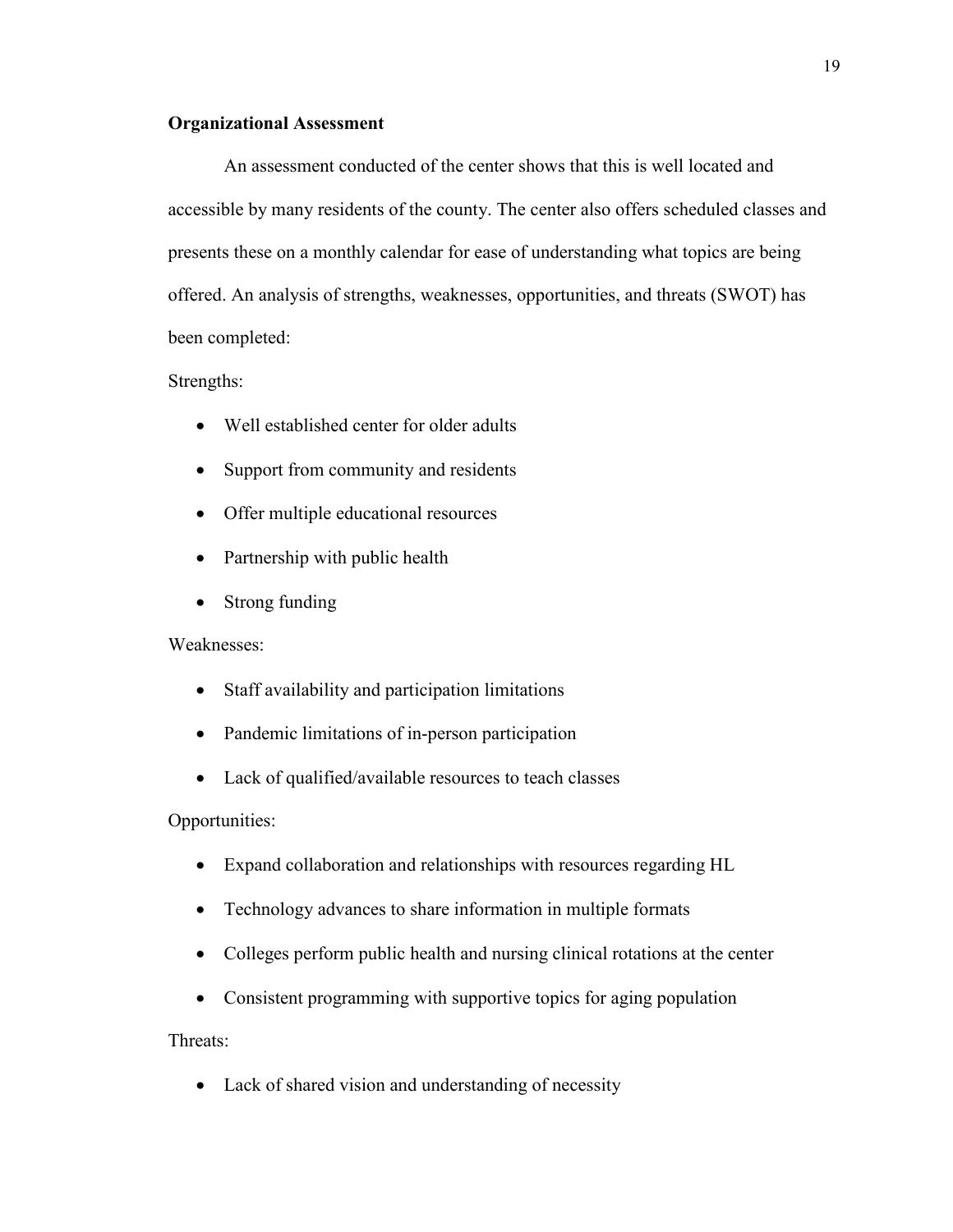- Decreased workforce
- Residents interest level in overcoming HL
- Public transportation for residents

## **Available Resources**

Available resources include a dedicated, physically accessible environment and classroom setting for in-person classes. Audio and visual technology are readily available to assist with learning and teaching participants who might have physical limitations and/or disabilities. The employees of the center are dedicated to offering education that include multiple topics directed at the population of residents in attendance. Pharmacists in the county are also available for further education if needed.

### **Desired Outcomes**

Desired outcomes and expectations will include creating a better sense of HL and therefore establishing overall better health for the population served. Participants will benefit from the program and be better prepared to engage in more in-depth conversations with their healthcare providers to create a better understanding of what is expected once they leave the office. With a sense of autonomy and increased HL and understanding, aging residents can create happier and healthier lifestyles.

#### **Project Team Members**

The team selection for this project is important to a successful outcome. The following individuals will be on the team: the project leader, the project chair, practice partners, and clinical experts. With the collaboration of the team members, the project will be thorough, comprehensive, and beneficial to the participants.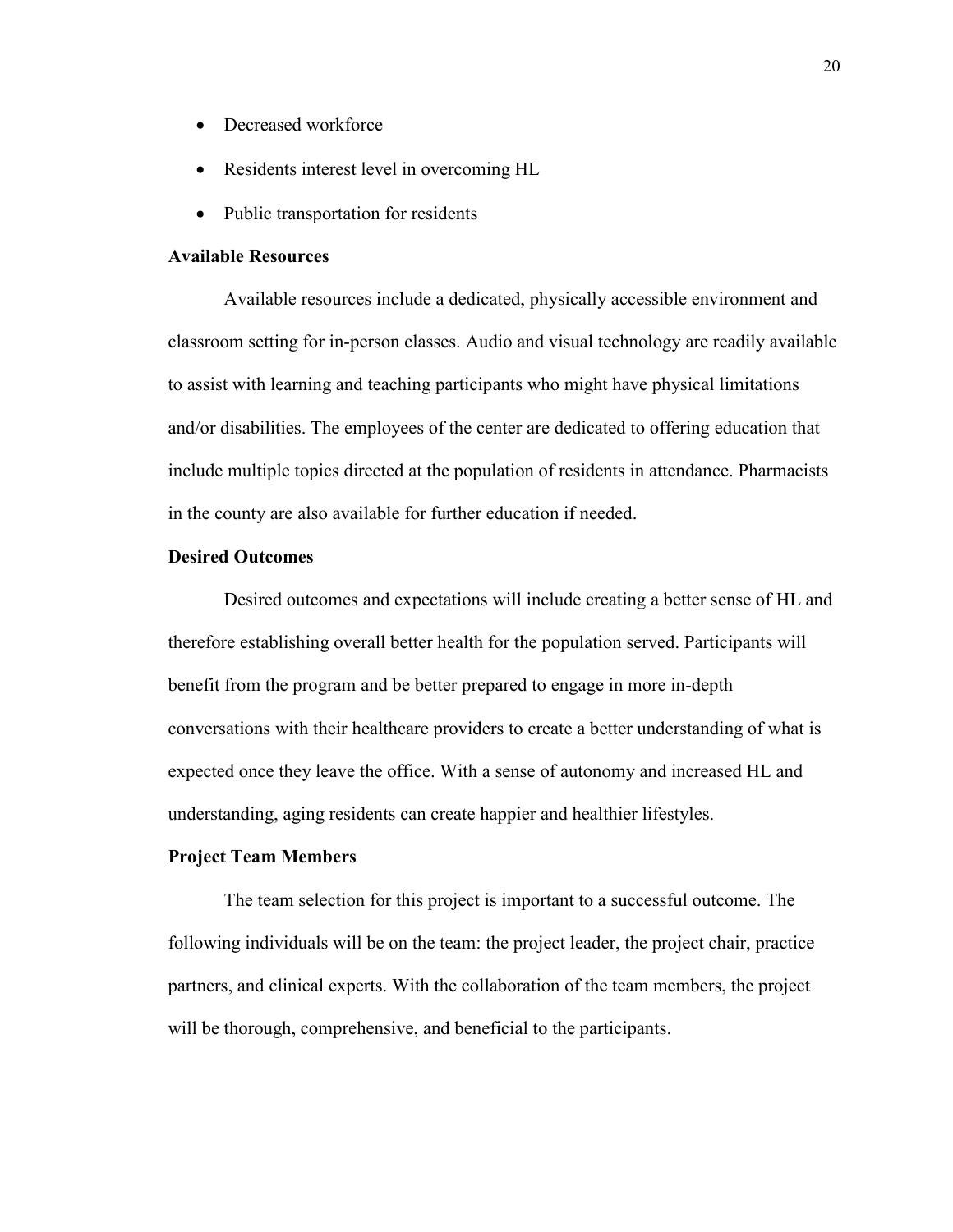### **Cost/Benefit**

Cost/benefit analysis supports that a community with education programs/classes that increase HL of aging seniors will assist with disease management and better outcomes. The increase in HL generates a reduction in admissions and prolonged hospitalizations, emergency room visits, and an increase in medication compliance. With improved HL, aging residents will also be better prepared to care for illnesses while decreasing preventable exacerbations of chronic illnesses. Healthy aging adults will benefit by the potential of not requiring an increase in medications, procedures, nor an increase in frequent provider visits.

There is a decreased HL awareness among aging adults and there is poor utilization of appropriate methods and interventions to safeguard understanding. Many healthcare providers and clinicians do not utilize suggested HL strategies and interventions making it difficult when communicating with their patients, resulting in poor interaction and confusion of medical information once the patient leaves their presence. This issue must be addressed by clinicians and those educating patients to improve HL and decrease the significant negative ramifications of patients and families, healthcare organizations, and the communities at large. Benefits for the participants in this project will increase their autonomy and confidence when addressing concerns with their own clinicians. Addressing and raising awareness of low HL will increase the relationship between patients and clinicians allowing recommended strategies and interventions that will ensure optimal health outcomes.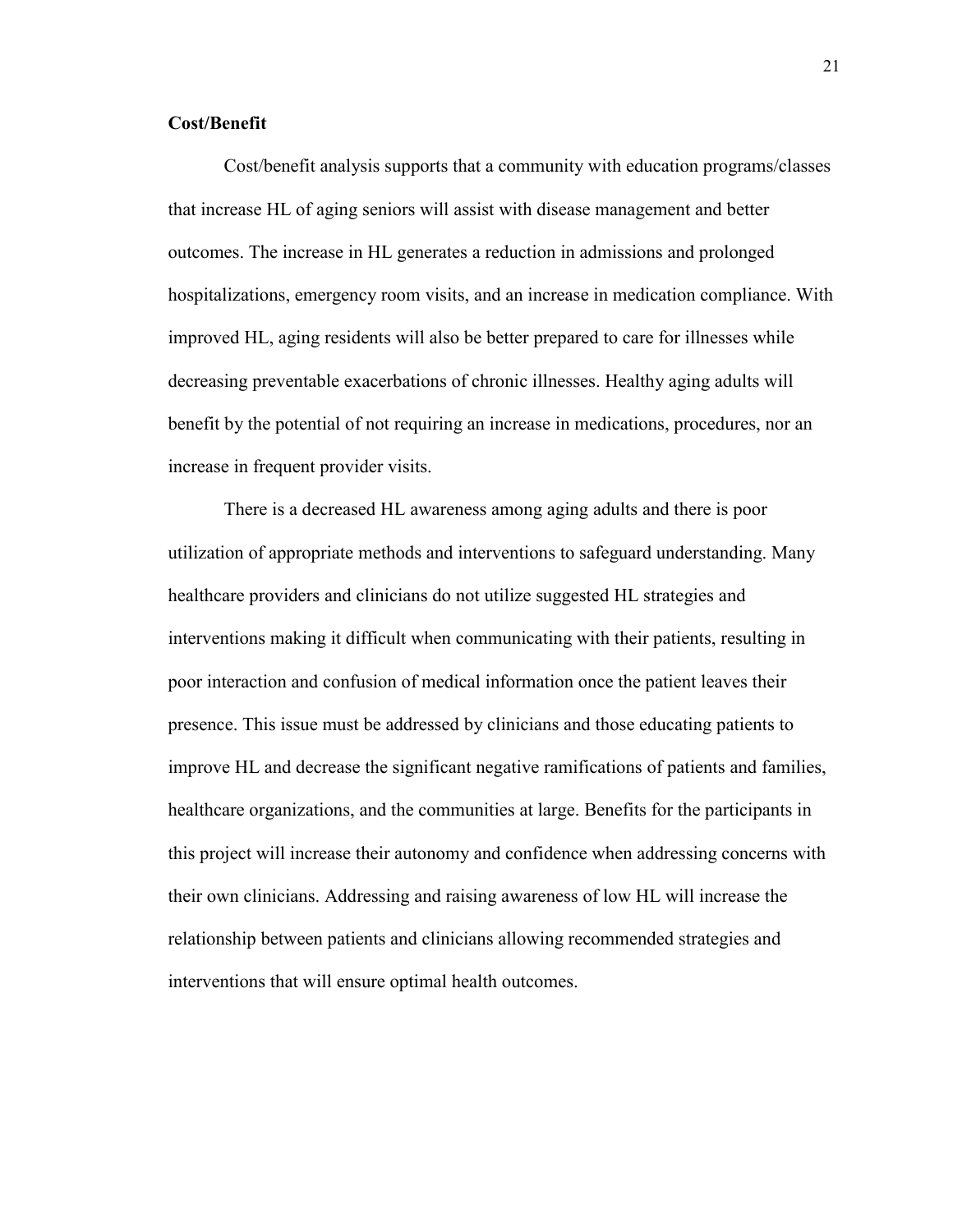#### **Goals**

The goal of this project was to strengthen the HL of aging adults by presenting information to them that will aid in understanding topics of health and well-being. With the use of educational aids, they will be able to read, comprehend, and understand information and ask for clarification to promote HL.

### **Desired Outcomes**

The following outcomes of the project will positively impact and support the HL of aging adults in the community:

- Desired outcomes and expectations will include creating a better sense of HL and therefore establishing overall better health for the population served.
- Participants will benefit from the program and be better prepared to engage in more in-depth conversations with their healthcare providers.
- With a sense of autonomy and increased HL and understanding, aging residents can create happier and healthier lifestyles.

## **Mission Statement**

The project mission was to improve the quality of HL of the Senior Services Center participants by promoting evidence-based practices with the help of standardized guidelines provided by Healthy People 2030 and CDC.

### **Theoretical Underpinning**

With health care costs rising, health promotion has been of increasing interest not only to health care workers but also to the aging general public seeking assistance with their health routine and demands. A noteworthy fact is that health promotion is not just about disease prevention. Health promotion describes behaviors an individual can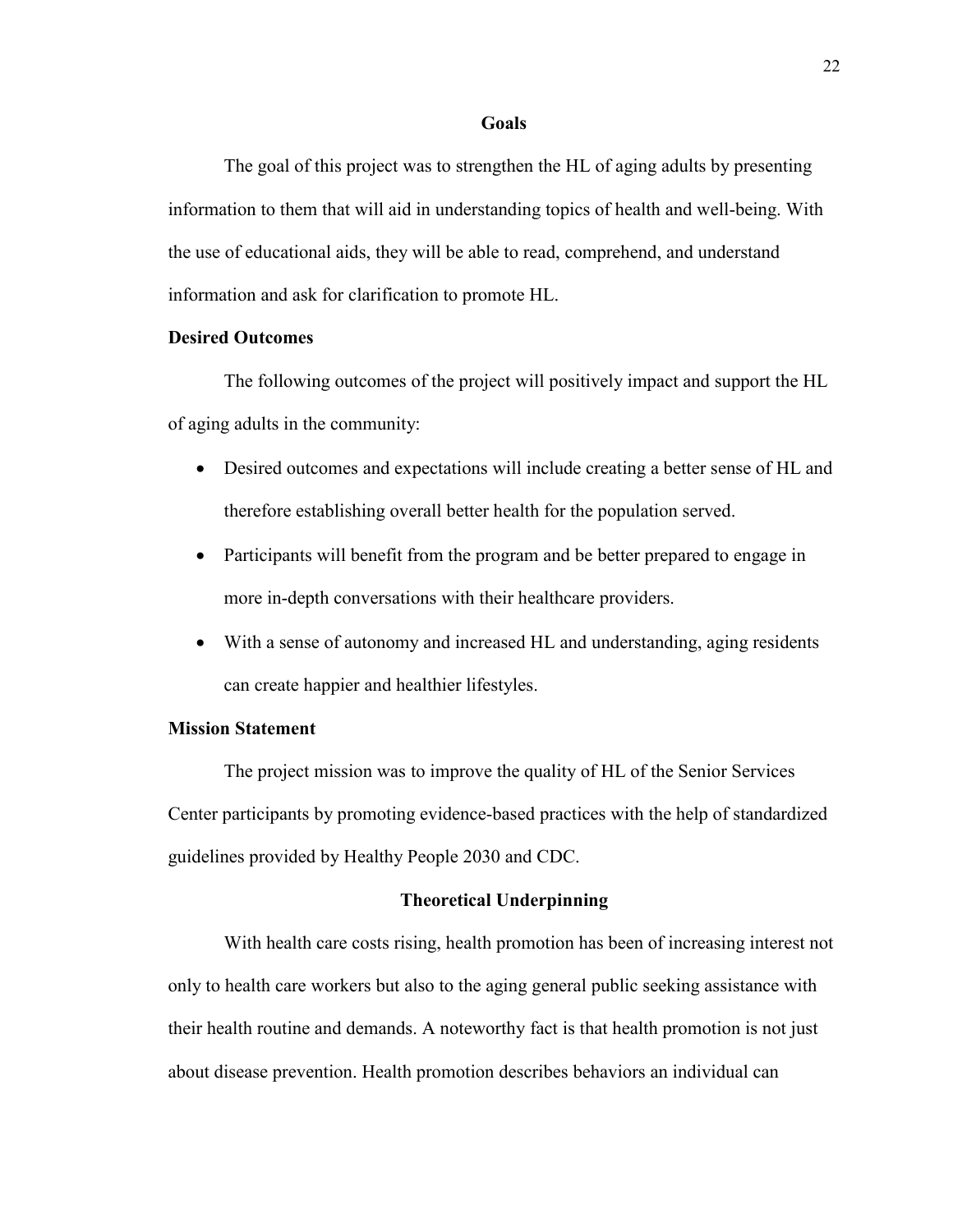perform to bring longevity and quality of life even as they age. Therefore, it is critical that health promotion be explored in this population. Nola Pender's Health Promotion Model (HPM) is similar in construction to the health belief model but is not limited to explaining disease-prevention behavior (Tomey & Alligood, 2006, p. 455). The original HPM was presented in the first edition of the text, *Health Promotion in Nursing Practice*, published in 1982 (Tomey & Alligood, 2006, p. 453).

The HPM offers a conceptual framework that allows nursing direct care towards improved health and increased functional ability. The model is an attempt to depict the multifaceted natures of persons interacting with the environment as they pursued health (Tomey & Alligood, 2006, pg.459). The major concepts are individual characteristics and experiences, behavior-specific cognitions and affect, and behavior outcomes. The model links the three major concepts in a general linear fashion towards the overall goal of the health-promoting behavior. Each concept in the model applies to an exact area of patient assessment or achievement. Pender gives a description of each of the concepts*.* Healthpromoting behavior is acknowledged as the definitive outcome of the model. Perceptions of self and influences on the individual directly influence obligation to a plan of action which then leads to the health-promoting behavior. It is assumed that a person can actively seek to regulate behavior, use self-reflection, and initiate behaviors that adjust their environment. The model has implications for application by emphasizing the importance of individual assessment of the factors believed to influence health behavior changes (Tomey & Alligood, 2006, p. 461).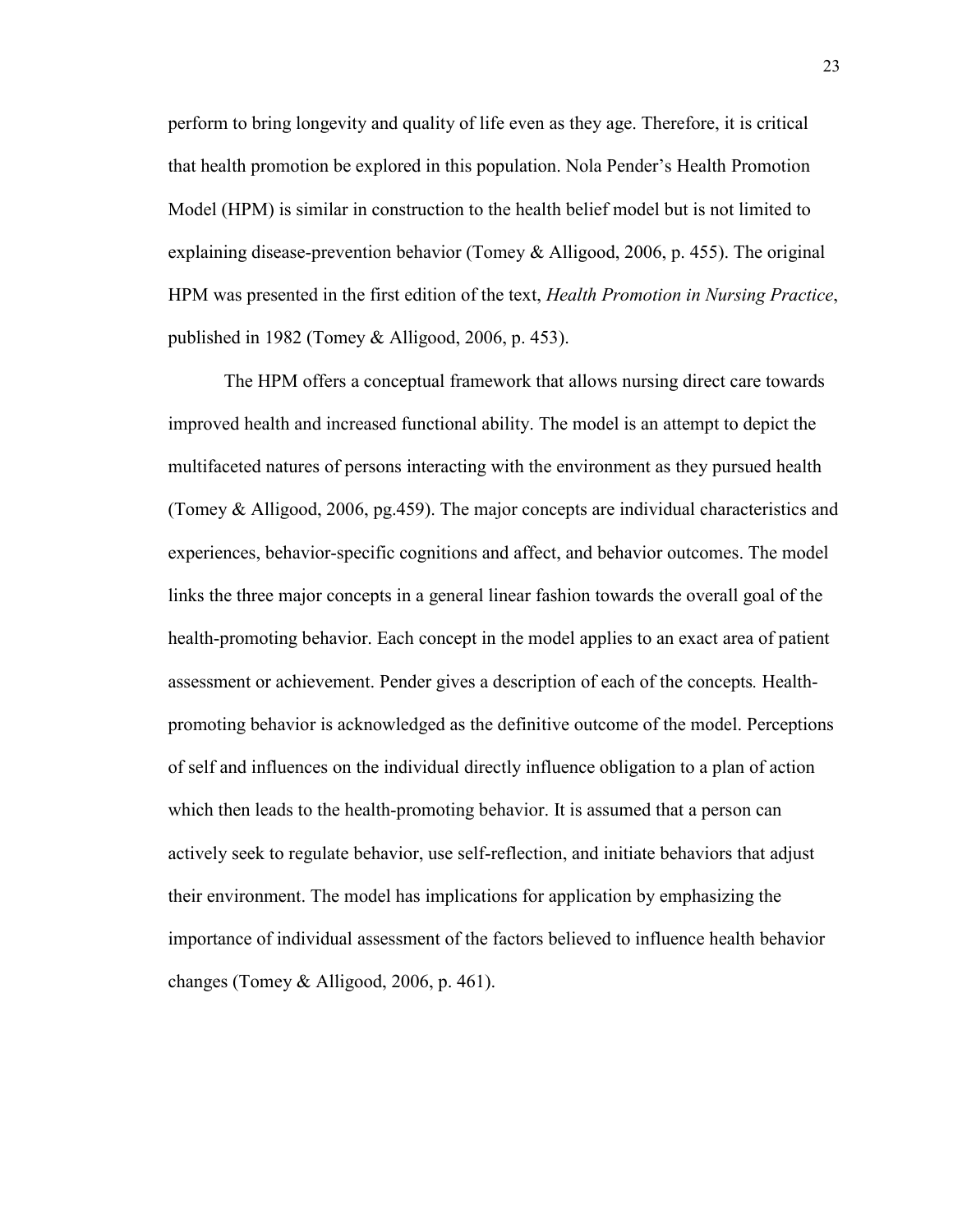The Health Promotion Model is an appropriate guide for the project that will address HL in the aging population. Figure 1 reflects the CT alignment related to the project.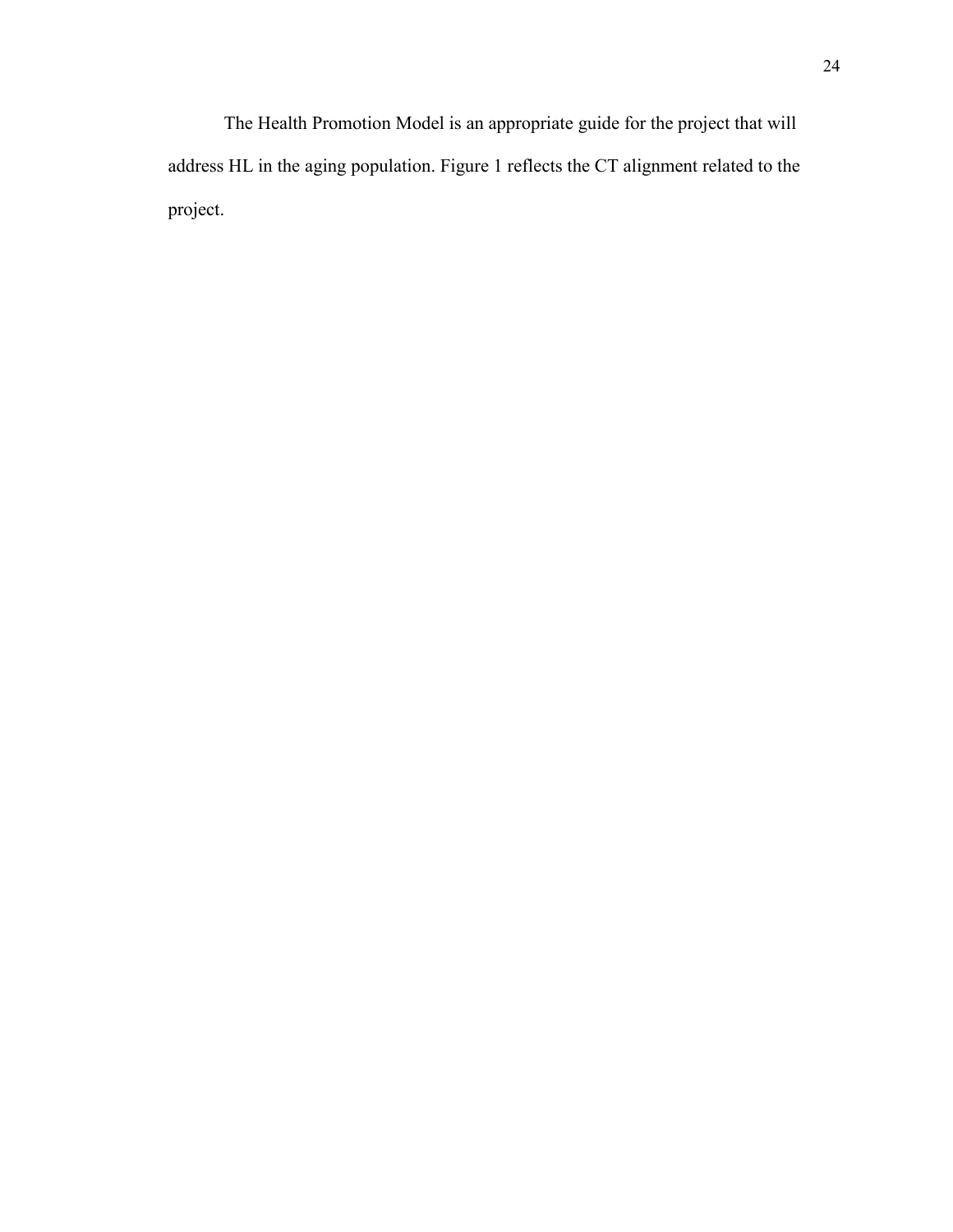## **Figure 1**

## *CT Reflecting Alignment of HPM Concepts with HL Project*

#### Theory to Application Diagram

#### Health Promotion Model (HPM) Applied to Health Literacy in Aging Adults

| <b>Individual</b>                 | <b>Behavior-specific</b>                                                                                                    | <b>Behavioral Outcomes</b>                                 |
|-----------------------------------|-----------------------------------------------------------------------------------------------------------------------------|------------------------------------------------------------|
| <b>Characteristics &amp;</b>      | <b>Cognitive &amp; Affect</b>                                                                                               |                                                            |
| <b>Experiences</b>                |                                                                                                                             |                                                            |
|                                   |                                                                                                                             |                                                            |
| <b>Prior related</b>              | <b>Perceived benefit of action</b>                                                                                          | Intermediate competing                                     |
| behavior                          | Aging adults will adopt wellness information and health self-<br>management if they comprehend the benefits of this action. | demands & preferences                                      |
| Past behaviors                    |                                                                                                                             | Aging adults may find other                                |
| and attitudes<br>toward           | Person commit to behaviors from which the anticipate personal<br>valued benefits.                                           | responsibilities or                                        |
| wellness and                      |                                                                                                                             | limitations override ability<br>to attend community-based  |
| health                            | <b>Perceived barriers to action</b>                                                                                         | classes promoting health                                   |
|                                   | Educators/providers need to be aware of barriers that may                                                                   | and wellness.                                              |
|                                   | prevent aging adults from receiving wellness knowledge and                                                                  | Commitment to action is                                    |
| Personal                          | self-management information.                                                                                                | less likely to occur if other                              |
| factors:                          | Perceived barriers can coerce commitment to action/change.                                                                  | demands require immediate<br>attention or if other actions |
| biological,                       |                                                                                                                             | are more attractive.                                       |
| psychological,<br>sociocultural   | <b>Perceived self-efficacy</b>                                                                                              |                                                            |
|                                   | Aging adult are empowered with wellness knowledge will have                                                                 |                                                            |
| Aging adults in                   | improved perceived self-efficacy in health self-management.                                                                 | <b>Commitment</b><br><b>Health</b>                         |
| rural NC                          | Greater perceived self-efficacy results in fewer perceived                                                                  | to a plan of<br>promoting                                  |
| Low health                        | barriers in health behavior acceptance.                                                                                     | action<br>behavior                                         |
| literacy                          |                                                                                                                             | Aging adults<br>Aging adults                               |
| Lack of well-                     | <b>Activity-related affect</b>                                                                                              | will commit to<br>will adopt the                           |
| being,                            | If aging adults accept wellness knowledge in a positive manner,                                                             | attending<br>behavior of                                   |
| knowledge,                        | they will be more likely to adopt health promoting behaviors                                                                | community<br>learning about<br>wellness                    |
| safety                            | and health self-management.                                                                                                 | wellness and<br>classes and                                |
| concerns,                         | Positive emotions or effect of action connected with behavior                                                               | make positive<br>understand                                |
| admits to                         | increase probability of action.                                                                                             | change<br>health self-<br>toward self-                     |
| hospital, ER<br>visits, misuse or |                                                                                                                             | management.<br>management.                                 |
| lack of                           | Interpersonal influences (family, peers, providers,<br>support)                                                             |                                                            |
| prescription use                  |                                                                                                                             |                                                            |
|                                   | Persons are more likely to adopt health promoting behaviors                                                                 |                                                            |
|                                   | when others model the behavior to occur, expect the behavior                                                                |                                                            |
|                                   | to occur, & provide support to enable the behavior.                                                                         |                                                            |

#### **Situational influences**

Influences in the external environment can increase or decrease commitment to behavior.

Aging adults face several challenges that may prevent them from addressing their wellness. They have decreased HL, decreased community programs, physical limitations, and complex health issues.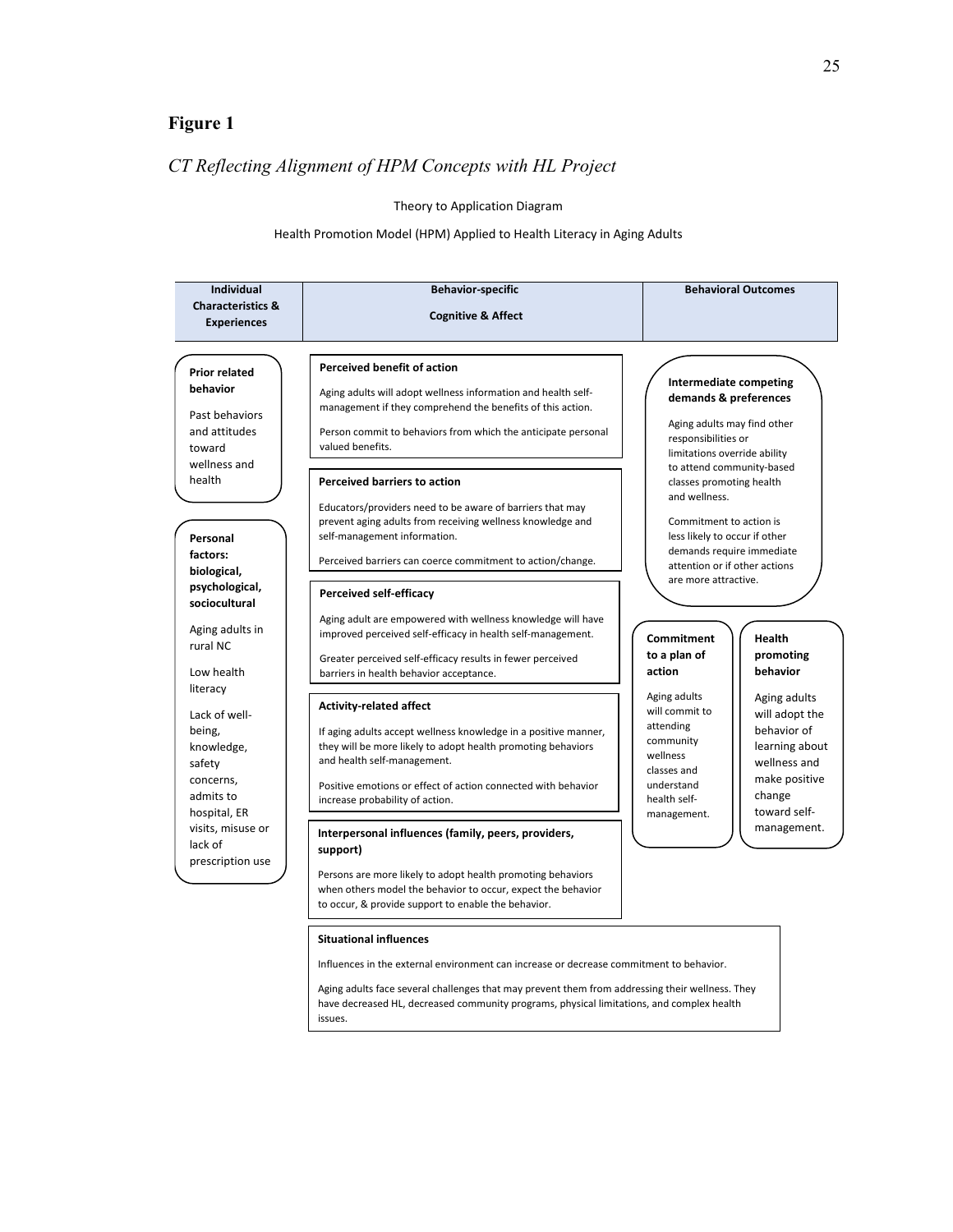#### **Work Planning**

The success of the project depends on the innovative approach to accomplish the work activities needed for successful project completion. Development of project management tools which included milestones, timeline, and a budget will be needed for the implementation of this project plan. Management tools will provide the structure needed to help keep the project plan on track and ensure project success. The DNP project, *Prescription Labels: Get to Know Them*, aims to strengthen the HL of aging adult participants at the Senior Services Center by presenting information to them that will aid in understanding topics of health and well-being.

## **Project Management Tool**

Promoting evidence-based practices through an educational intervention to improve the quality of HL among the aging adults of the Senior Services Center is outlined in a Gantt Chart. This chart provides an estimation of the time that each step occurred. The task outlined was applied over a period of 10 months. Planning and development of the project began in February 2021 with data compilation starting in October 2021. See Figure 2 for a detailed plan of progression displayed in the Gantt Chart.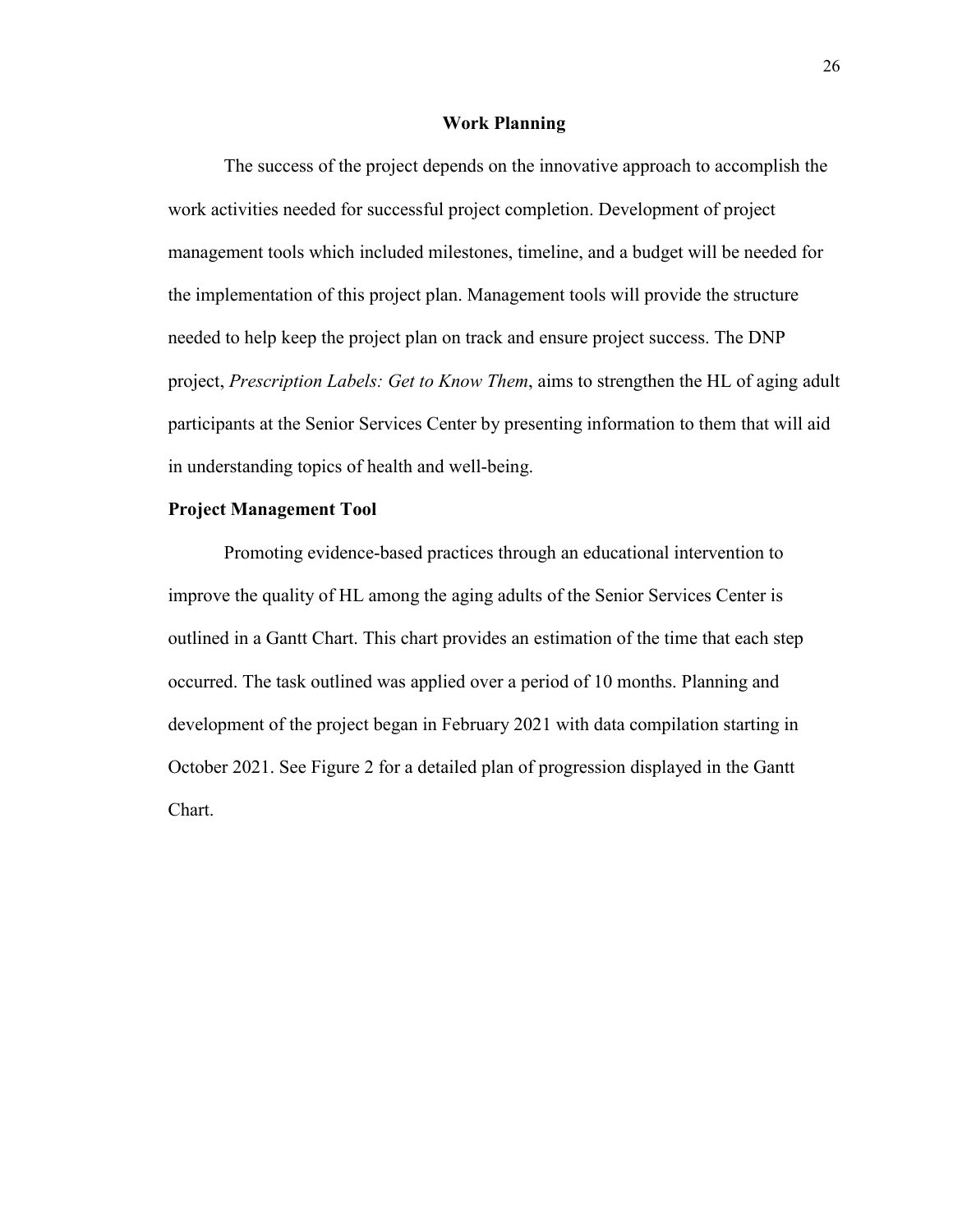## **Figure 2**

## *Project Gantt Chart*

| Prescription labels:<br>Get to know them |                                    |            |     |       |       |     |      |      |        |      |     |     |
|------------------------------------------|------------------------------------|------------|-----|-------|-------|-----|------|------|--------|------|-----|-----|
|                                          | Timeline:                          | 10 months  | Feb | March | April | May | June | July | August | Sept | Oct | Nov |
| <b>Phase 1 Title</b>                     | Concept                            |            |     |       |       |     |      |      |        |      |     |     |
| Task 1                                   | Initial Contact with Senior Center | February   |     |       |       |     |      |      |        |      |     |     |
| Task 2                                   | Discuss options for education      | February   |     |       |       |     |      |      |        |      |     |     |
| Task 3                                   | Discussions with DNP advisor       | February   |     |       |       |     |      |      |        |      |     |     |
| <b>Phase 2 Title</b>                     | <b>Information Gathering</b>       |            |     |       |       |     |      |      |        |      |     |     |
| Task 1                                   | Literature search health literacy  | March      |     |       |       |     |      |      |        |      |     |     |
| Task 2                                   | Literature search aging            | March      |     |       |       |     |      |      |        |      |     |     |
| Task 3                                   | Literature search community need   | March      |     |       |       |     |      |      |        |      |     |     |
| Task 4                                   | <b>Emails with Senior Center</b>   | March      |     |       |       |     |      |      |        |      |     |     |
| Task 5                                   | Needs assessment                   | March      |     |       |       |     |      |      |        |      |     |     |
| <b>Phase 3 Title</b>                     | <b>Construct Project Paper</b>     |            |     |       |       |     |      |      |        |      |     |     |
| Task 1                                   | Goals                              | April-July |     |       |       |     |      |      |        |      |     |     |
| Task 2                                   | Objectives                         | April-July |     |       |       |     |      |      |        |      |     |     |
| Task 3                                   | <b>Mission statement</b>           | April-July |     |       |       |     |      |      |        |      |     |     |
| Task 4                                   | Theory underpinning                | April-July |     |       |       |     |      |      |        |      |     |     |
| <b>Phase 4 Title</b>                     | <b>Work Planning</b>               |            |     |       |       |     |      |      |        |      |     |     |
| Task 1                                   | Project proposal                   | August     |     |       |       |     |      |      |        |      |     |     |
| Task 2                                   | Project management tools           | August     |     |       |       |     |      |      |        |      |     |     |
| Task 3                                   | Develop education handouts         | August     |     |       |       |     |      |      |        |      |     |     |
| Task 4                                   | Create Likert scale                | August     |     |       |       |     |      |      |        |      |     |     |
| <b>Phase 5 Title</b>                     | Implementation                     |            |     |       |       |     |      |      |        |      |     |     |
| Task 1                                   | Present project                    | October    |     |       |       |     |      |      |        |      |     |     |
| Task 2                                   | Likert post survey analysis        | October    |     |       |       |     |      |      |        |      |     |     |
| <b>Phase 6 Title</b>                     | <b>Completion</b>                  |            |     |       |       |     |      |      |        |      |     |     |
| Task 1                                   | <b>Evaluation of project</b>       | November   |     |       |       |     |      |      |        |      |     |     |
| Task 2                                   | <b>Discussion of concepts</b>      | November   |     |       |       |     |      |      |        |      |     |     |

## **Timeline**

The Work Breakdown Structure (WBS) is an approach to ensure that the project is effectively executed. This structured approach is required to complete the objectives of this project as seen in the WBS below. Detailed steps that must be completed before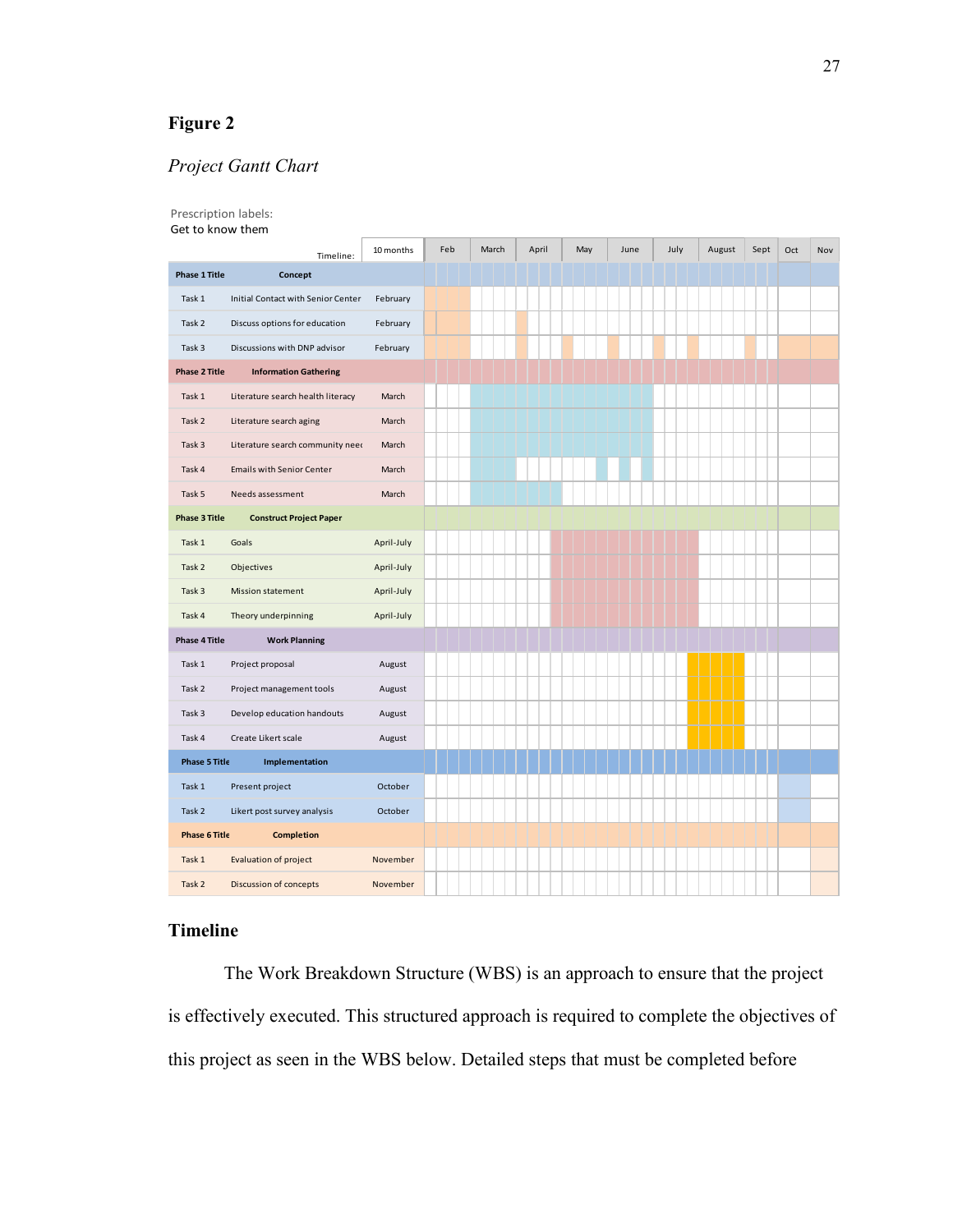project implementation can be seen in this WBS which provides the framework for how the interventions, implementation, and evaluations are developed. See Figure 3.

## **Figure 3**

*Work Breakdown Structure*



#### **Budget**

The budget for promoting evidence-based practices through an education intervention included minimal costs. This scholarly project will be budget neutral, that is, all costs will be covered by the project leader. Significant time spent on the project will be centered around gathering information and sharing education. The use of standardized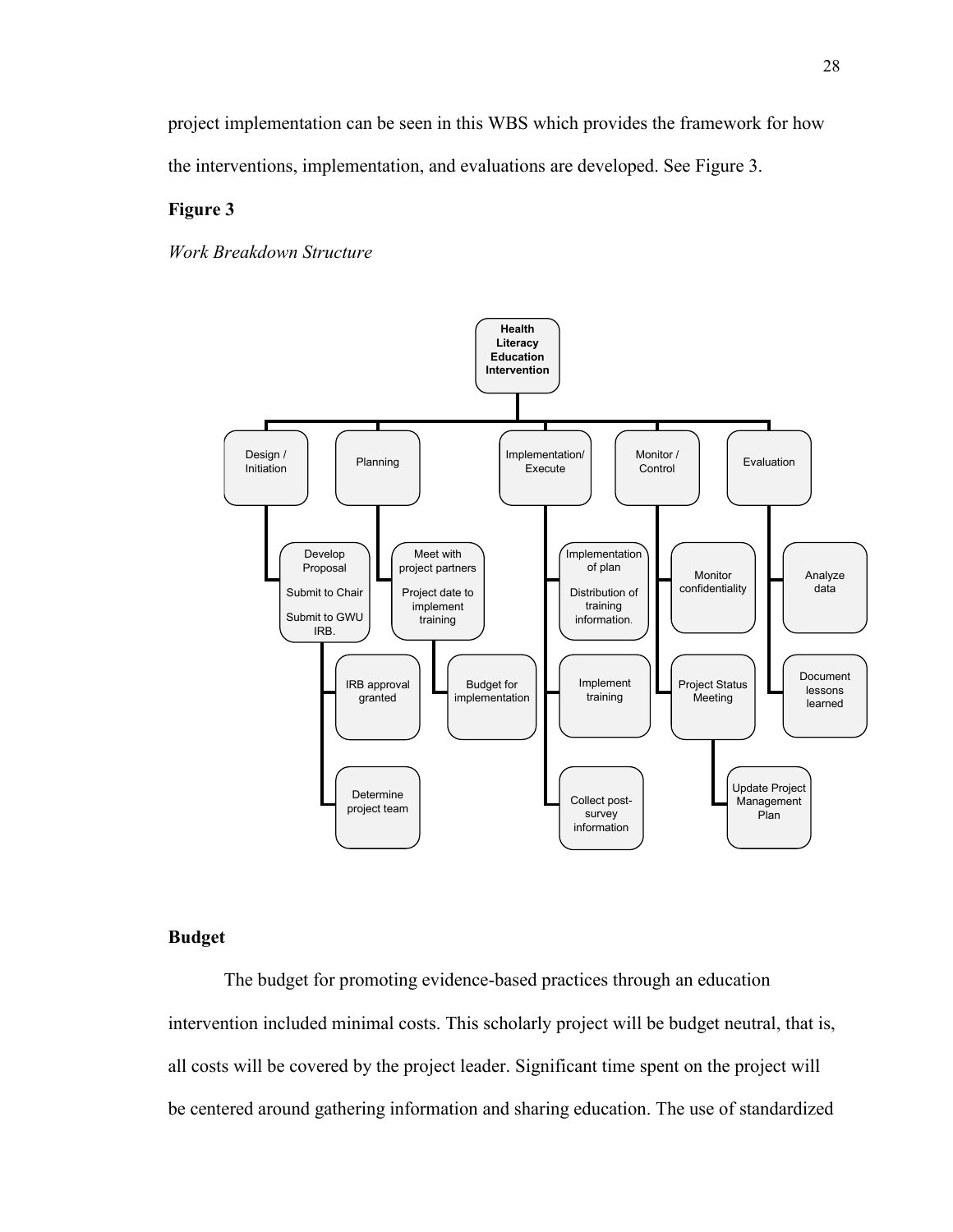guidelines provided by Healthy People 2030 and CDC are of no charge. In kind donations, which are contributions or donations of service and time are also included in the cost analysis.

The potential benefits for implementing this project outweigh the cost, as increasing HL awareness among aging seniors could lead to improved communication and better health outcomes. See Figure 4 for a detailed budget.

## **Figure 4**

| Quality Improvement Project Budget |  |
|------------------------------------|--|
|------------------------------------|--|

| <b>Type of Expense</b>               | <b>Costs</b> |
|--------------------------------------|--------------|
| Project Lead involvement             | \$0          |
|                                      |              |
| 100 Color printed copies @.53        | \$53.00      |
| Magnifying glasses (2packs of 48cnt) | \$44.00      |
|                                      |              |
| Use of Likert scale/tool             | \$0          |
|                                      |              |
| Use of Senior Service classroom      | \$0          |
|                                      |              |
| <b>Total</b>                         | \$97.00      |
|                                      |              |

## **Conclusion**

The Gannt Chart indicates the time frame of when tasks are to be completed for the project and the WBS indicates what activities need to be completed. These tools estimate the critical path duration of the project as well as identify the critical activities that must be considered toward project completion. These tools help to define how the project will be monitored, controlled, and executed. The project manager would ensure that the resources in place, such as the budget and personal time, be appropriate to allow the programs' activity to be produced. The budget contains calculating direct and indirect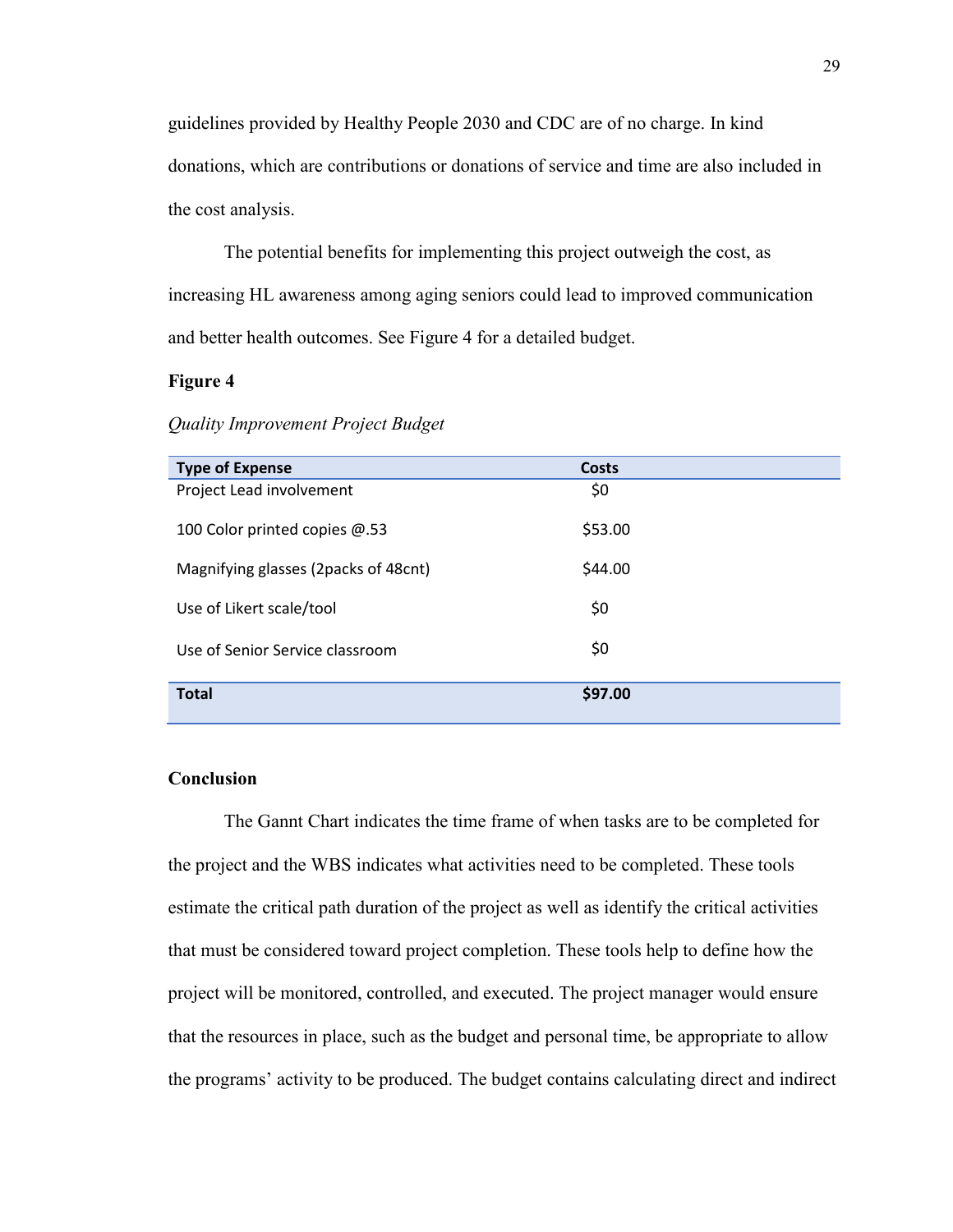costs needed. This work planning activity points to steps that are necessary to meet the objectives of this project by indicating the specific activities and resources needed for the completion of the project.

### **Evaluation**

#### **Planning for Evaluation**

Project intervention will be the implementation of an in-person education presentation with a focus on providing education about medication labels and HL. The dependent variables of this project are the participants' feelings about their current HL level and understanding of how it can impact their health, well-being, and outcomes and will be evaluated by data obtained from the Health Literacy Survey. The survey was developed by the project leader and validated, and reviewed by a pharmacist and the project chair. Descriptive analysis of data collected will be reported.

Examination of HL in the aging population will help ensure that this population embraces the ability to understand healthcare information that is presented to them. According to Nola Pender (1996), barriers to learning can result from various sources: personal values, beliefs, and attitudes; lack of motivation; poor self-concept; or inadequate cognitive or psychomotor skills. Furthermore, failure to identify and realistically deal with barriers can result in frustration and a lack of satisfaction for clients when they evaluate progress toward their self-care goals (Pender, 1996). The goal of this project was to explore and expand the education of HL and influence the aging population to seek clarification of the information presented to them by their providers, nurses, or pharmacists that are not clearly understood. The interaction for self-care education brings the professional expertise of nurses and other health care professionals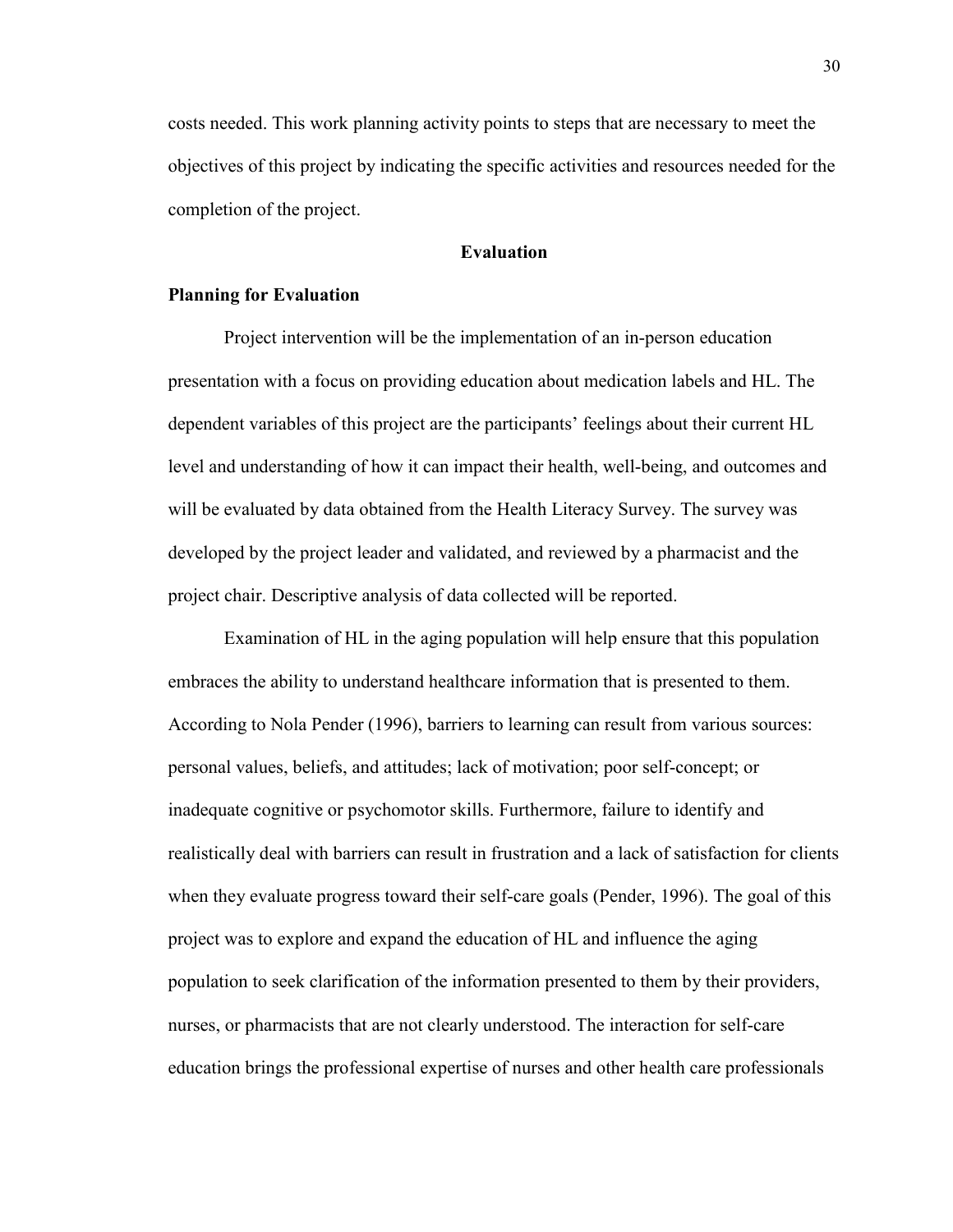together with the health care knowledge and goals of the client, either individual or group (Pender, 1996). When interpreting the outcome of this DNP project, the data collected from the Health Literacy Survey should be aligned with current evidence, which indicates a direct correlation between the lack of HL and the quality of life of the aging population.

The following is a Quality Improvement (QI) chart with a look at measures needed for accomplishing the project interventions and plan. It includes what changes are needed, what plan is necessary to make these changes, how the plan is initiated, and the plan results that were obtained. See Figure 5.

## **Figure 5**



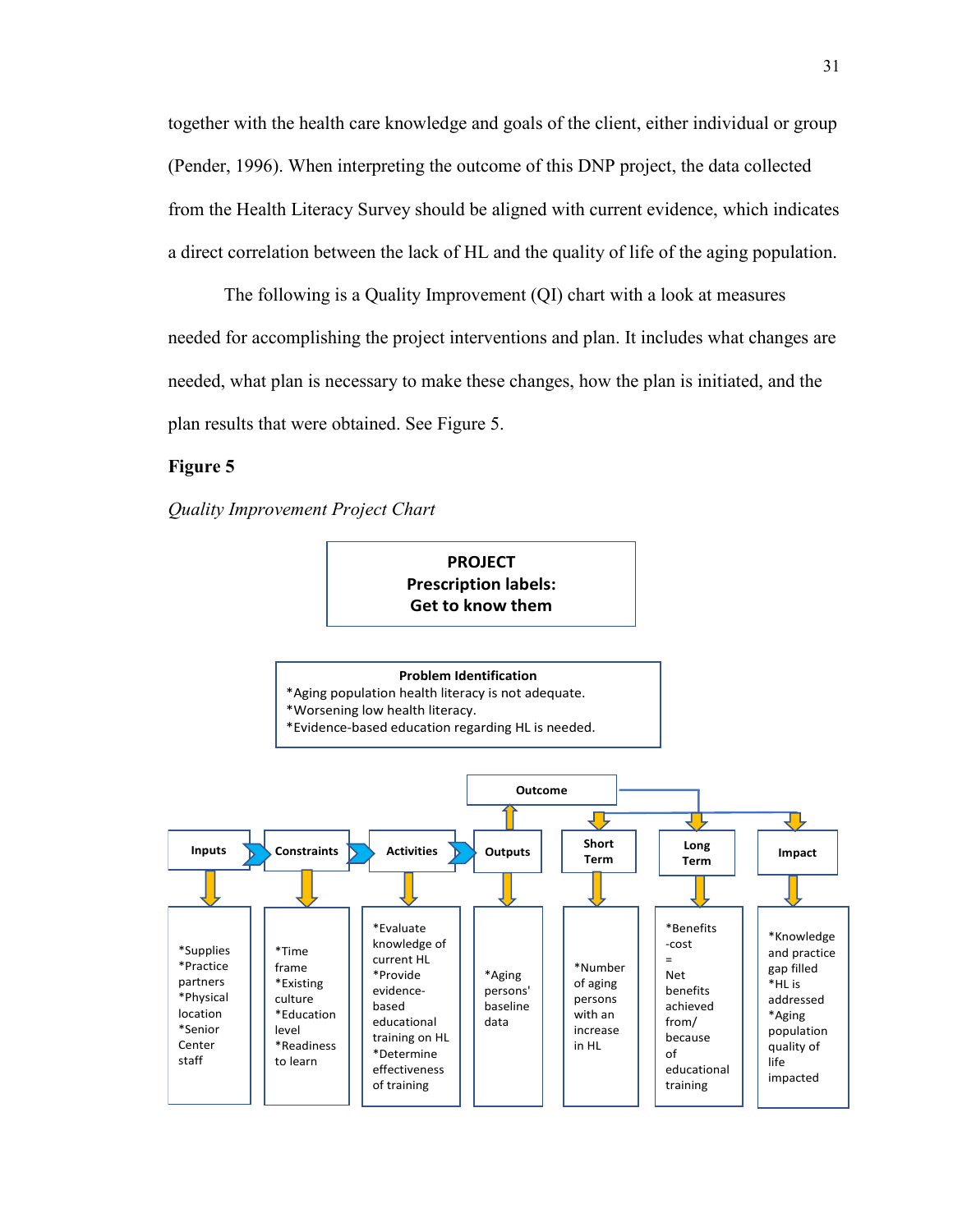To obtain successful sustainability of the outcomes of this QI project, ongoing education that revisits HL information will need to remain in the community. This will allow for continued improvements in the aging populations' ability and inclination to seek further growth in their own HL which will increase better health and outcomes. The recognition that older persons who are aging in the community will also benefit from community-based centers to help them monitor, manage, and care for chronic health problems and their physical and cognitive limitations also led to the development of adult day services (Golant, 2017). Healthcare providers, nurses, pharmacists, community centers, and multiple other entities play such an integral role in the education and individualized care of the aging population. Moving forward, HL will remain an important topic in today's healthcare environment as well as those providing care in the community.

#### **Implementation**

#### **Threats and Barriers**

This DNP quality improvement project reflects an area of care that is critical to a person's understanding of low health literacy and safe medication administration. Major concepts concerning the gap in health literacy as it relates to older persons in the community were identified. The magnitude of the problem is focused on low health literacy in older persons as it relates to understanding prescription labels. The mechanism to address this identified issue is through education on how to interpret the information placed on prescription labels.

Consistent with the literature, several barriers to a QI project completion can exist. With the inception of the quality improvement project, locating a community site to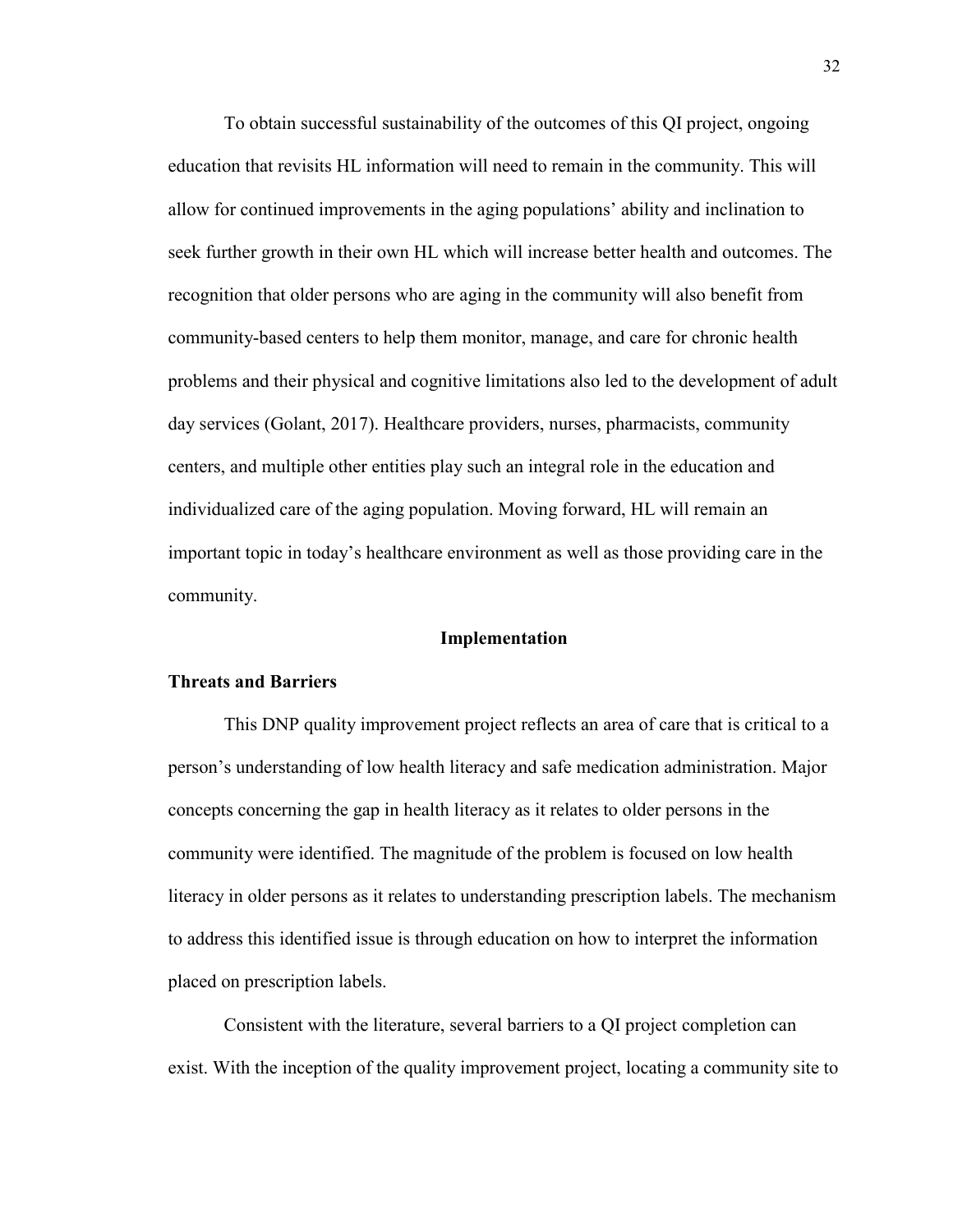present this DNP project was the first challenge to overcome. Finding a facility or organization that was willing to approve the implementation of this project was a significant barrier; facilities were facing closures due to Covid 19 restrictions which limited outside presenters inside of community buildings. Ultimately, interest was gained from a community senior services facility located in the piedmont area of North Carolina. Communication was initiated with the Director and the Activities Manager at the community center, and after intense collaboration, permission was extended for implementation of the quality improvement project. Ethical considerations were addressed through application to the educational Institutional Review Board. Project approval through the Institutional Review Board (IRB) at the educational institution was granted.

#### **Monitoring of Implementation**

The project leader held primary responsibility for the implementation of the project. After obtaining approval from the community center and the institutional review board, this project was conducted at the Senior Services Center. This center provides inperson education classes to elders in the community. This quality improvement project aimed to improve the understanding of prescription labels. After the project received final approval, an announcement was made on the monthly calendar shared with the community. With the assistance of the project's practice partner, the calendar was distributed in emails, on the center's website, and postings at the community center.

The participants received a paper copy of the informed consent. The project was presented over 45 minutes involving the use of handouts and a PowerPoint. Once the presentation was completed, the participants were invited to complete the Health Literacy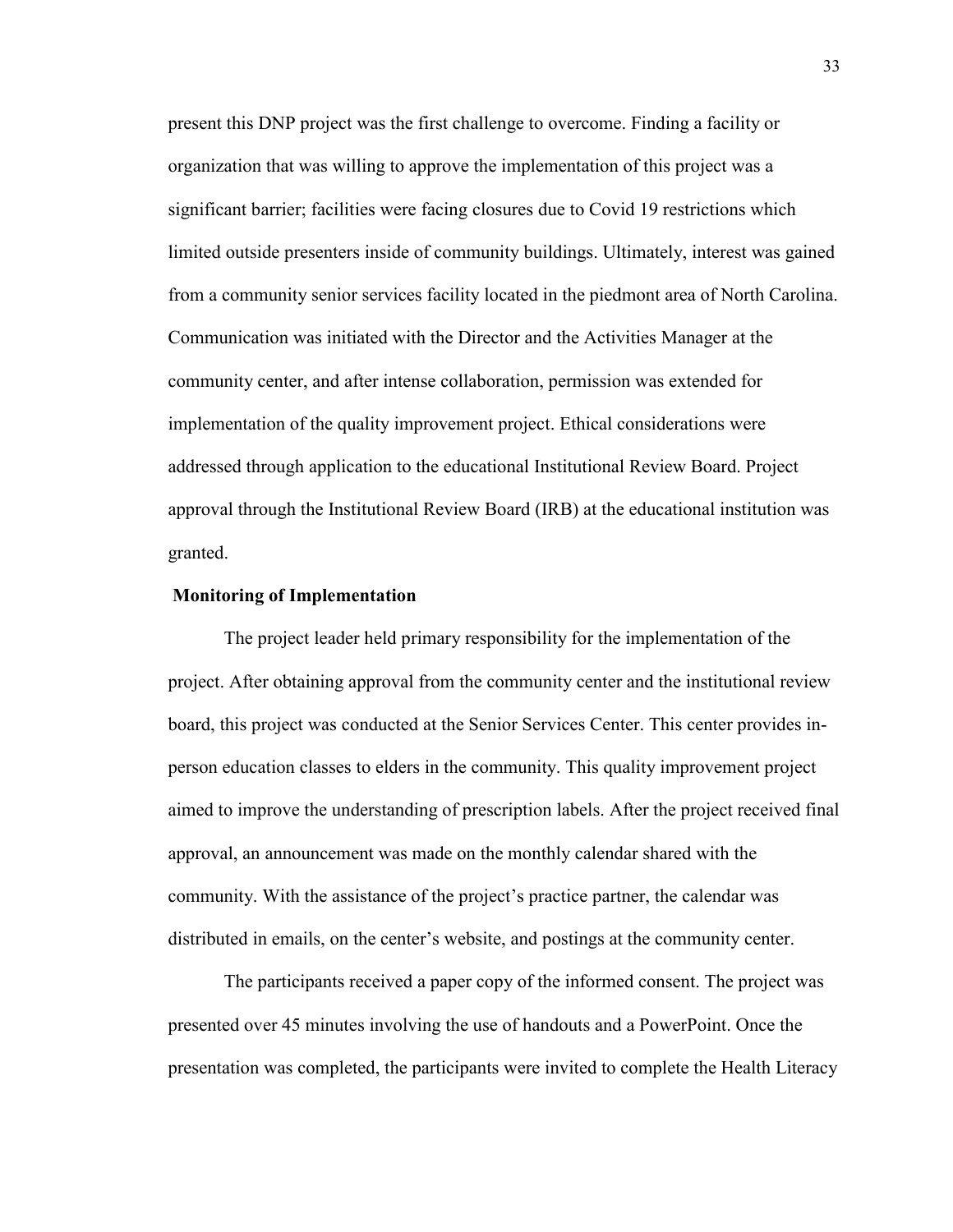Survey that consisted of six questions assessing the project. There were no incentives offered or given for participation in this education project. Participation in the project and completion of the Health Literacy Survey was strictly voluntary.

## **Project Closure**

At the completion of the project implementation, the Health Literacy Survey which represented quantitative data regarding the perceptions of the participants allowed for the descriptive method to be used to draw inferences from the data. Of the 22 participants, all completed the post-survey and there was no missing data. The center's Activity Manager strongly supported that the project was a success and was supportive of the approach chosen as an opportunity to educate the participants. The presentation presented an in-depth explanation of prescription labels and further HL which may directly result in safer use of medications for chronic illnesses faced by the aging population and also create improved outcomes.

#### **Conclusion**

HL education specific to how to read prescription labels will help aging adults in the community become confident in knowing questions to ask their provider as well as their community pharmacists. Through education, the participants will know the questions to ask about the use of their medication which can impact and improve health outcomes related to various chronic illnesses. Increasing HL will promote health and wellbeing.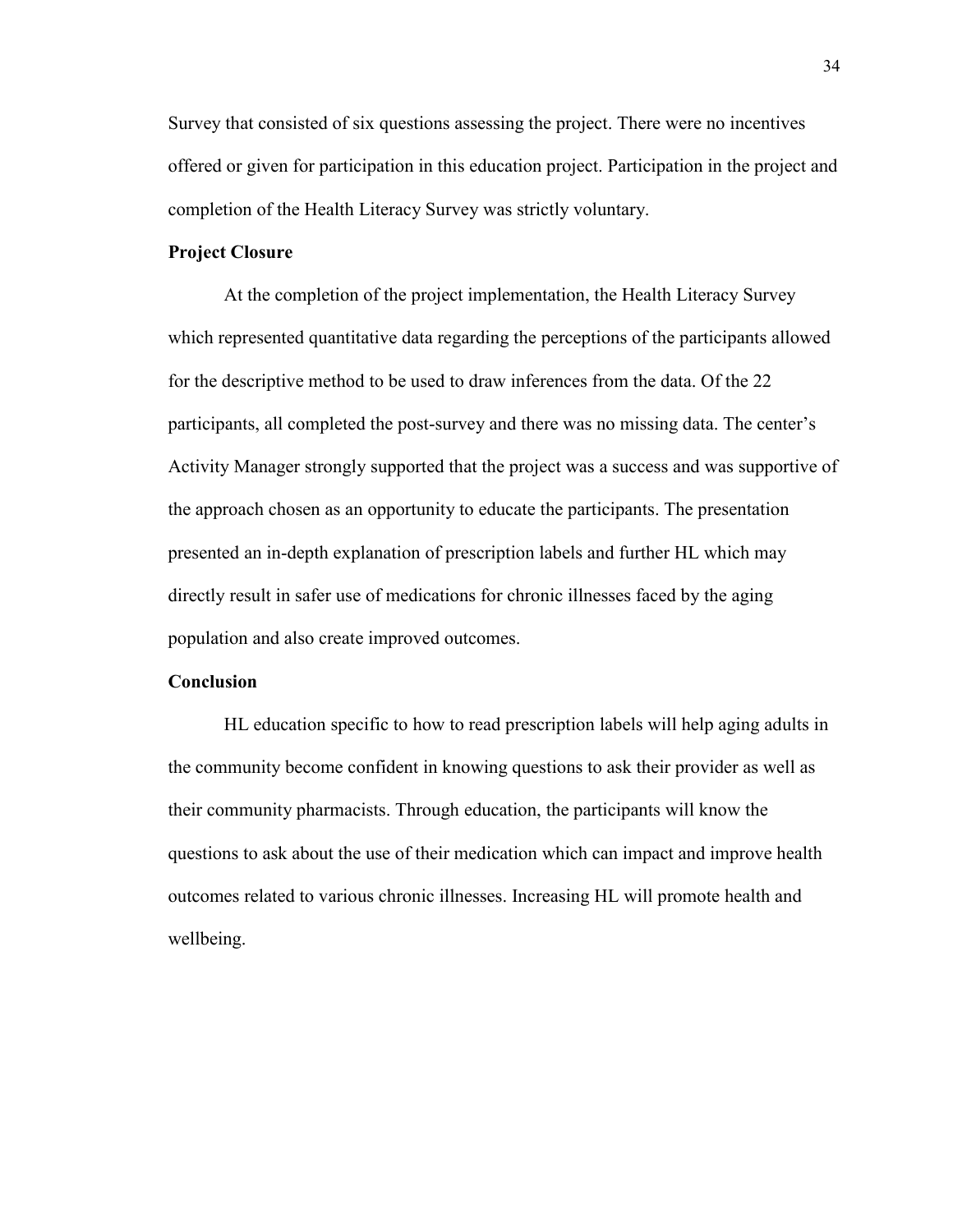### **Interpretation of Data**

## **Quantitative Data**

This quality improvement project was conducted using a descriptive quantitative design approach to examine the health literacy of elders in the community setting. The Health Literacy Survey written by the project leader was used as a post-survey method that investigated the comprehension and perceptions of the participants after a 45-minute PowerPoint presentation. The surveys were anonymous, participants did not include their names or any identifying data. Data collected had no personal identifies. A convenience sample of 22 participants at the Senior Service community center in rural North Carolina was used for this study. The initial invitation was shared with all persons who attend activities at the community center via an electronic calendar. A total of 22 individuals participated in the educational offering. To evaluate the project's effectiveness in improving the health literacy of participants, all six questions on the Health Literacy Survey were analyzed. There was no missing data. The table below reflects participants responses. See Table 1.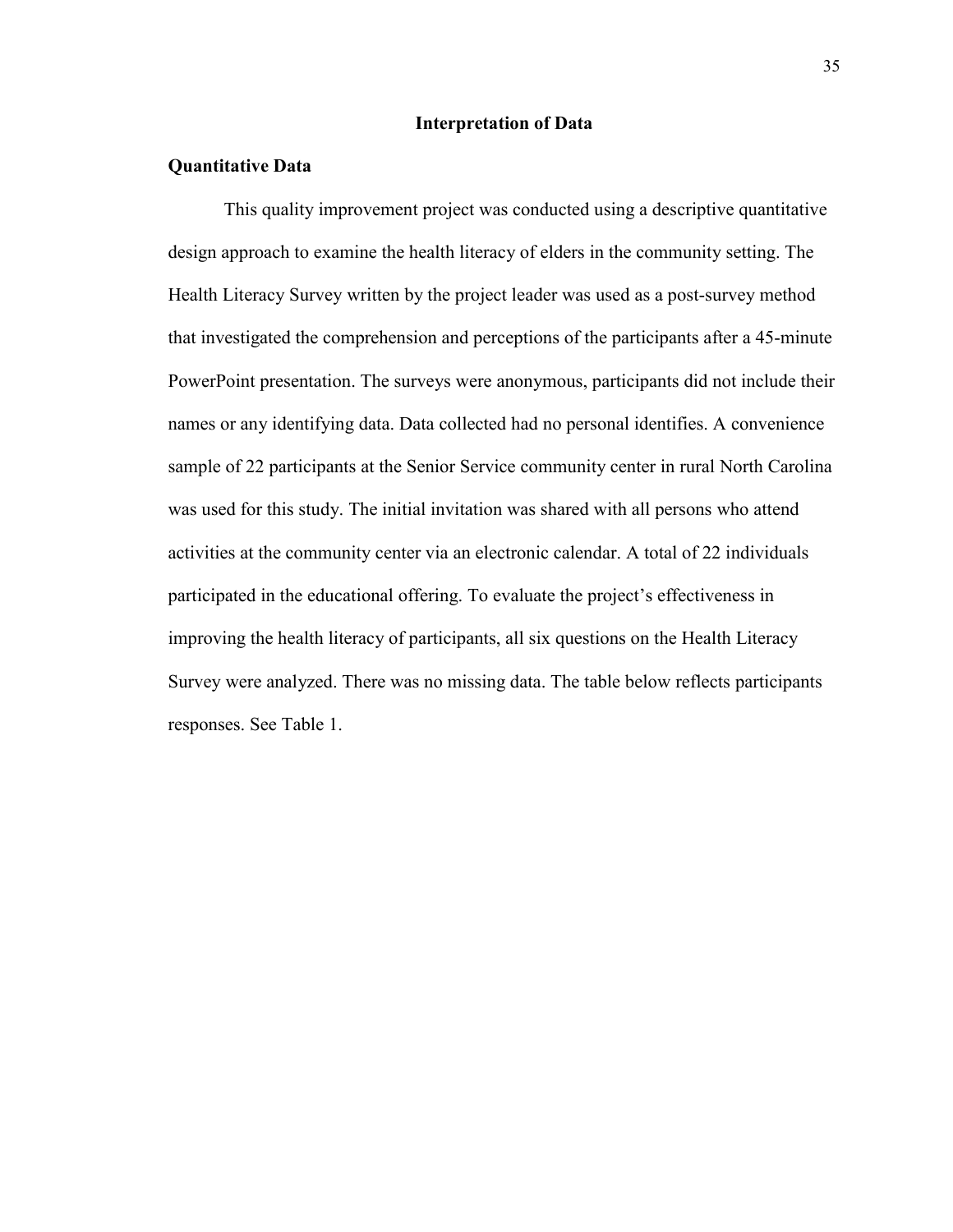## **Table 1**

## *Health Literacy Survey Results*

| Question                                                                                                                    |    | Yes Maybe     | N <sub>0</sub> |
|-----------------------------------------------------------------------------------------------------------------------------|----|---------------|----------------|
| After this presentation are you more comfortable discussing your<br>needs with your doctor/pharmacist regarding medication? | 20 | 2             | $\theta$       |
| Do you feel you understand more about taking medication after<br>this presentation?                                         | 19 | $\mathcal{L}$ |                |
| Has the presentation helped you understand the importance of<br>reading prescription labels?                                | 22 | $\theta$      | $\theta$       |
| Do you feel more confident in seeking information about your<br>prescription medication?                                    | 19 | 2             |                |
| Will you ask for assistance if you do not understand directions on<br>a medication container?                               | 19 | 2             |                |
| Do you understand the importance of taking medications as<br>prescribed?                                                    | 22 | $\Omega$      | $\theta$       |
| $N=22$ (with no missing data)                                                                                               |    |               |                |

Upon completion of the project, 91% of participants felt more comfortable discussing needs regarding their medication. Participants reported 86% felt they understood more about taking their medication, were more confident about seeking information about their prescription medication, and that they will ask for assistance if they do not understand the direction on the medication container. Survey results indicated that 100% of the participants felt the presentation helped them understand the importance of reading prescription labels and that they understood the importance of taking medications as prescribed.

The project results indicated that participants had an increase in understanding of the importance of health literacy when reading prescription labels. The perception of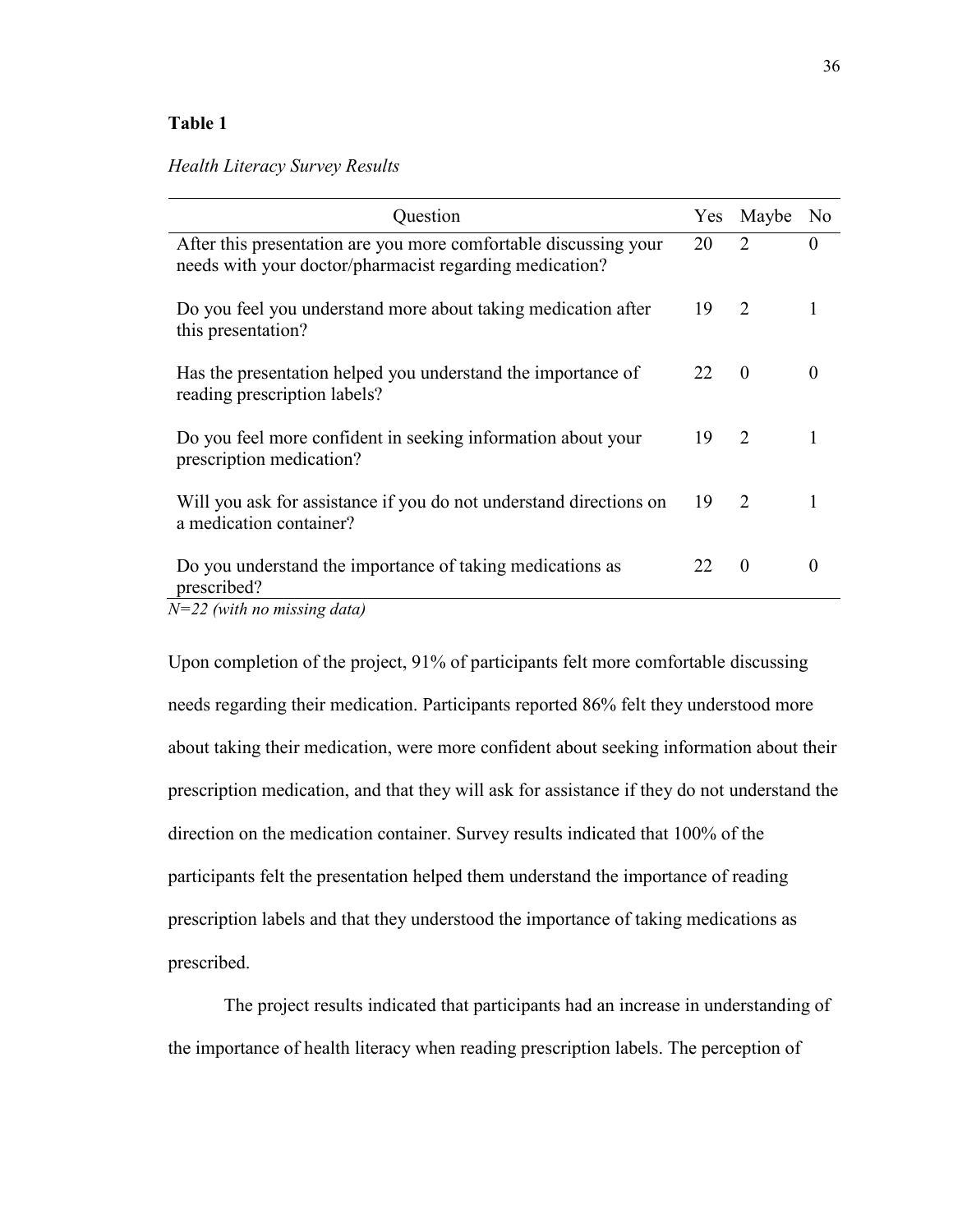participants' ability and attitude during and after the presentation were supportive of having learned something new during the presentation.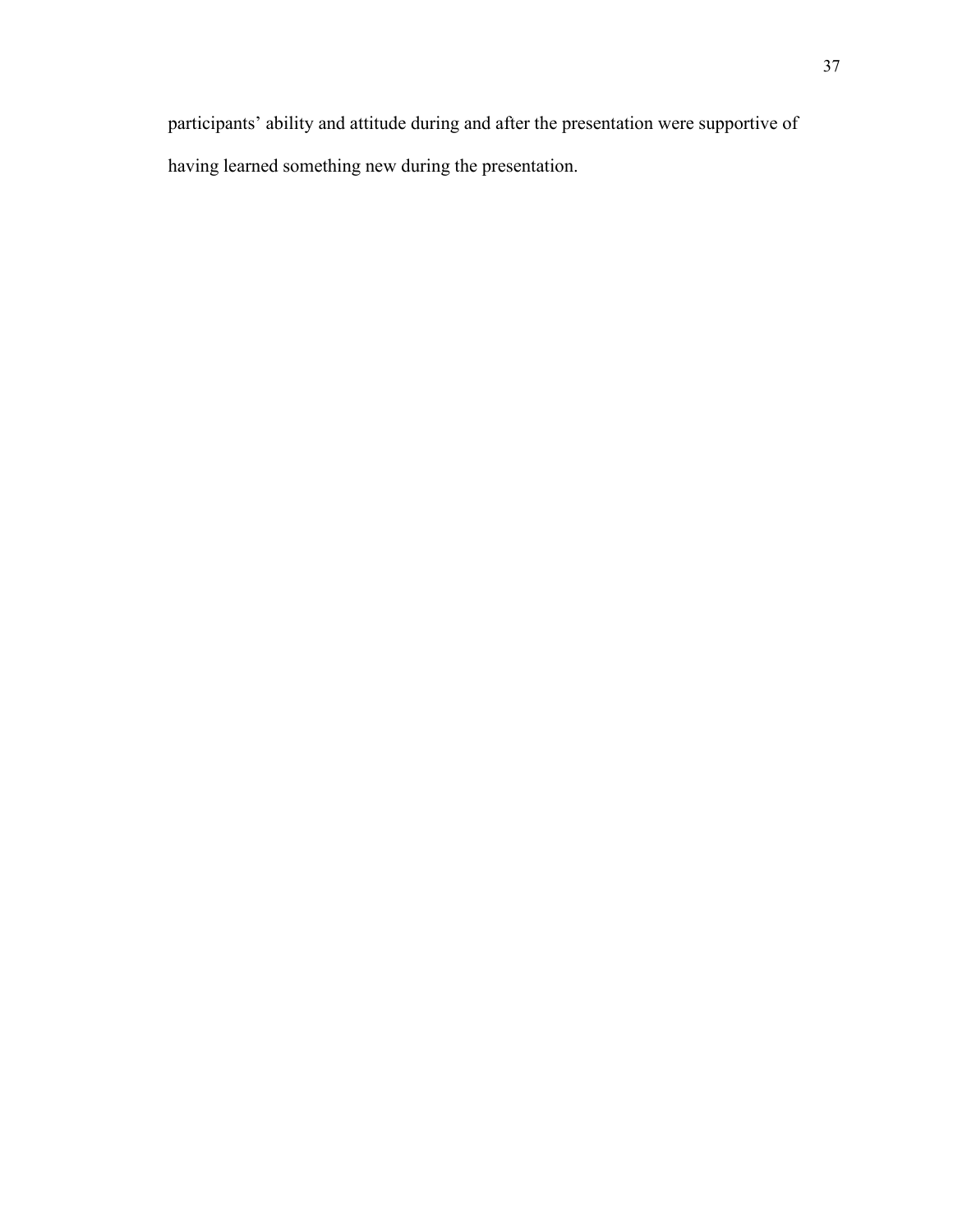#### **References**

- Agarwal, G., Habing, K., Pirrie, M., Angeles, R., Marzanek, F., & Parascandalo, J. (2018). Assessing health literacy among older adults living in subsidized hours: A cross-sectional study. *Canadian Journal of Public Health*, *109,* 401-409. [https://doi.org/10.17269/s41997-018-0048-3.](https://doi.org/10.17269/s41997-018-0048-3)
- [Albright,](https://academic.oup.com/innovateage/search-results?f_Authors=A.+Albright) A., [Mieskowski,](https://academic.oup.com/innovateage/search-results?f_Authors=L.+Mieskowski) L., [Halli,](https://academic.oup.com/innovateage/search-results?f_Authors=A.+Halli) A., [Carroll,](https://academic.oup.com/innovateage/search-results?f_Authors=D.+Carroll) D., [Scogin,](https://academic.oup.com/innovateage/search-results?f_Authors=F.R.+Scogin) F.R., & Allen, R.S. (2017). Health literacy screening in geriatric primary care. *Innovation in Aging*, *1*(1) 830. <https://doi.org/10.1093/geroni/igx004.2992>
- Bemker, M. A., & Ralyea, C. (2018) *Population health and its integration into advanced nursing practice.* DEStech Publications.
- Bonderski, V., Morrow, D. G., Chin, J., & Murray, M. D. (2018). Pharmacy-based approach to improving heart failure medication use by older adults with limited health literacy: Earning from interdisciplinary experience. *Drugs & Aging, 35*(11), 951–957.<https://doi.org/10.1007/s40266-018-0586-7>
- Centers for Disease Control and Prevention (CDC). (2019, October 17). *Importance of health literacy.*

[https://www.cdc.gov/healthliteracy/developmaterials/audiences/olderadults/impor](https://www.cdc.gov/healthliteracy/developmaterials/audiences/olderadults/importance.html) [tance.html](https://www.cdc.gov/healthliteracy/developmaterials/audiences/olderadults/importance.html)

- Chesser, A. K., Keene Woods, N., Smothers, K., & Rogers, N. (2016). Health literacy and older adults: A systematic review. *Gerontology and Geriatric Medicine, 2*, 1- 13. <https://doi.org/10.1177/2333721416630492>
- County Health Rankings & Roadmaps. (2021). *County health rankings: Key finding report.* [https://www.countyhealthrankings.org](https://www.countyhealthrankings.org/)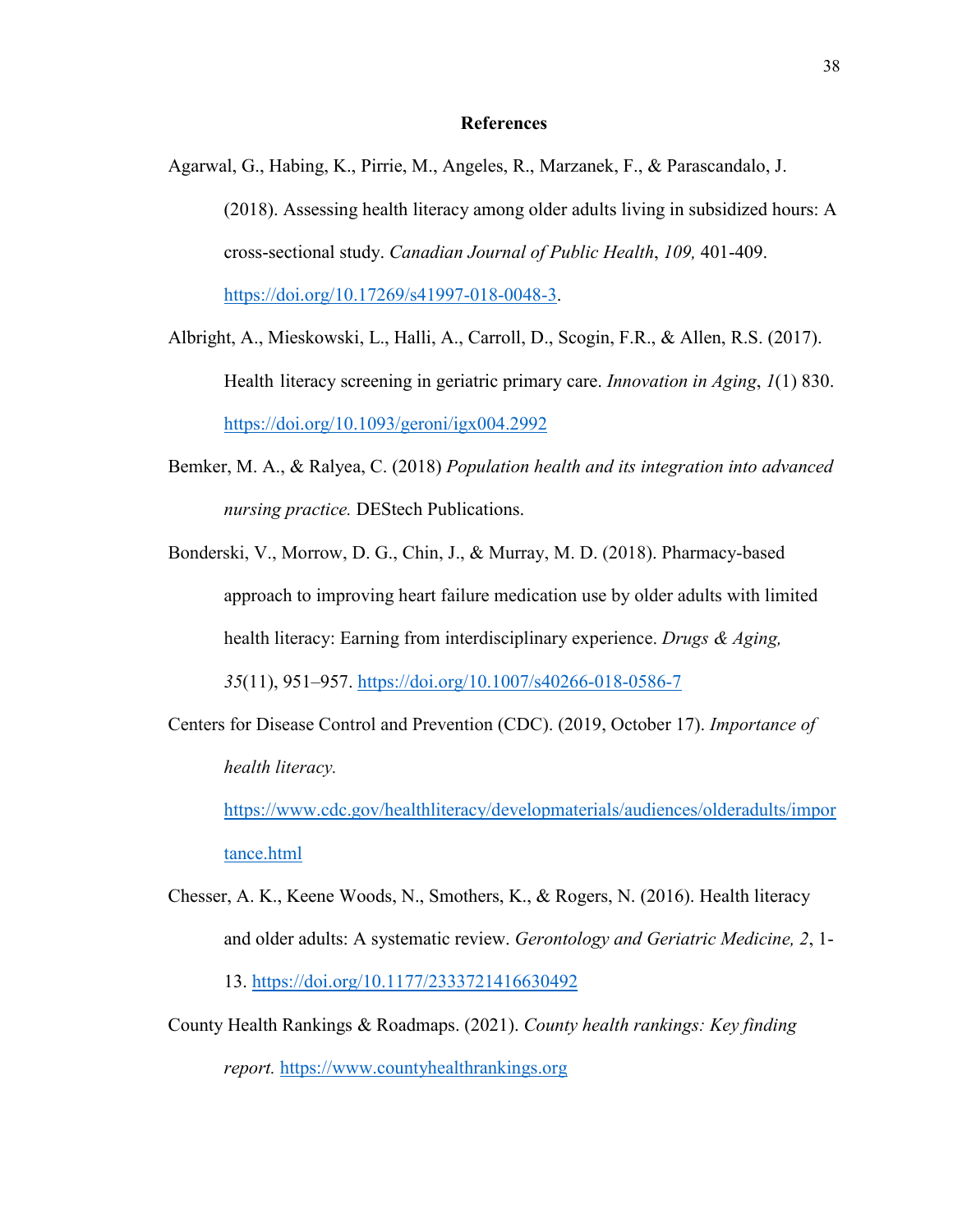- Golant, S. (2017). Self-reliant older baby boomers are now better connected to goods, services, and care. *Journal of the American Society of Aging, 41*(2), 79-87. https://www.researchgate.net/publication/319065307 Self-[Re](ttps://www.researchgate.net/publication/319065307_Self-R)liant\_Older\_Baby\_Boomers\_Are\_Now\_Better\_Connected\_to\_Goods\_Services \_and\_Care
- Han, S., Boyle, P., James, B., Yu, L., & Bennett, D. (2015). Poorer financial and health literacy among community-dwelling older adults with mild cognitive impairment. *Journal of Aging and Health, 27*(6), 1105-1117. <https://doi:10.1177/0898264315577780>
- Hohn, M., Lawrence, W., McKinney, J., Rosen, D., Santos, M., Sheppard, R., Smith, G., & Ziskind, A. (2019). Adult basic education: Community health partnerships and health disparities. *HLRP: Health Literacy Research and Practice, 3*(3), 1-7. <http://dx.doi.org.ezproxy.gardner-webb.edu/10.3928/24748037-20181125-01>
- Kim, M. Y., & Oh, S. (2020). Nurses' perspectives on health education and health literacy of older patients. *International Journal of Environmental Research and Public Health, 17*(18), 1-11.<https://doi.org/10.3390/ijerph17186455>
- Parnell, T. A., (2015). *Health literacy in nursing: providing patient-centered care*. Springer Publishing Company.

Pender, N. J. (1996). *Health promotion in nursing practice* (3<sup>rd</sup> ed.). Appleton & Lang.

Shotwell, J., Dunlap, B., Mungenast, J., & Renzi-Hammond, L. (2018). Health literacy and patient autonomy: Does age matter? *Innovation in Aging, 2*(1), 307, <https://doi.org/10.1093/geroni/igy023.1127>